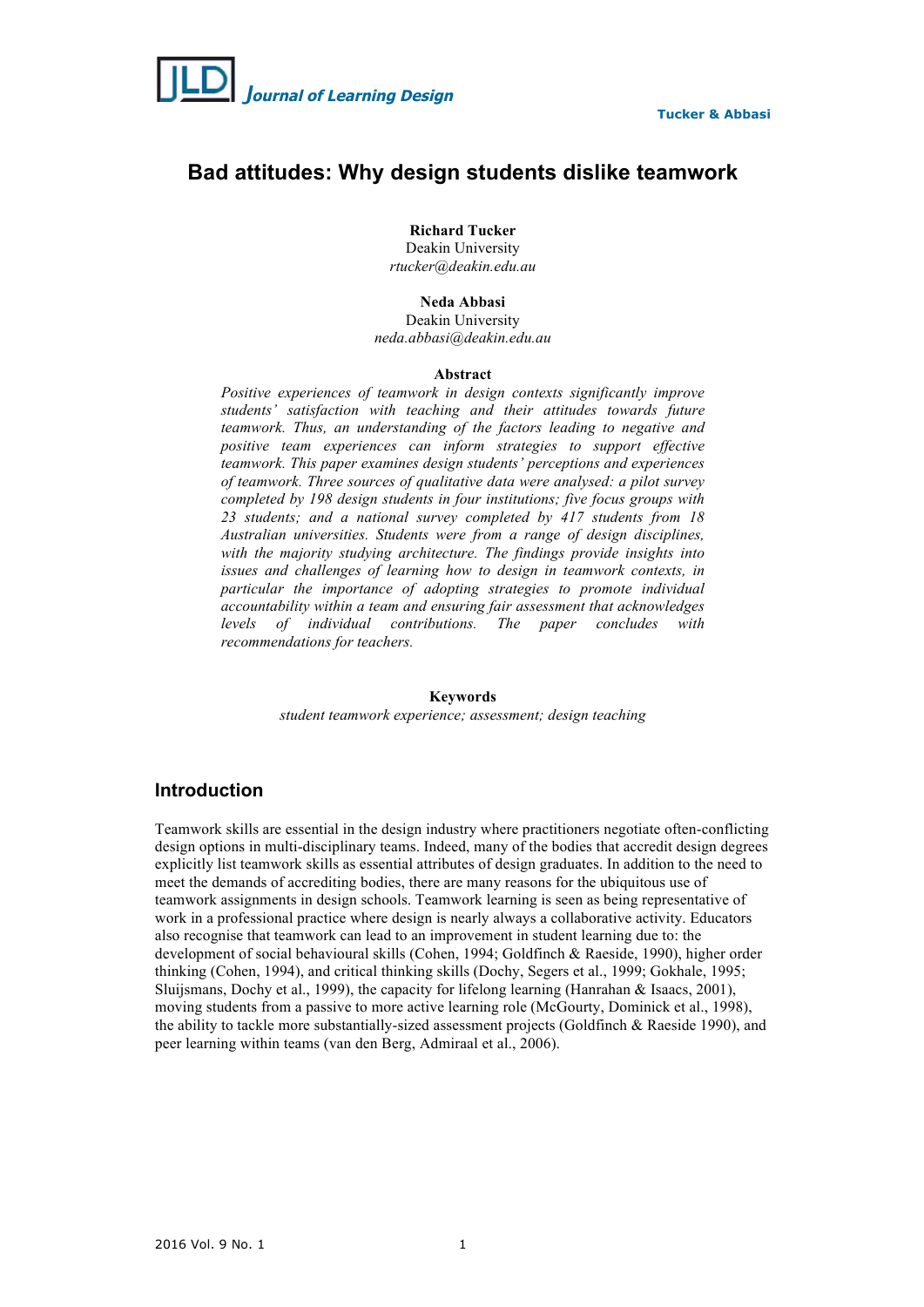

Learning and teaching in teamwork design contexts are not without particular challenges, two of which this paper will consider in detail. First, many students graduate without having been taught the knowledge and skills of how to design in teams. Secondly, assessment tends to overlook the processes of teamwork in favour of the products of teamwork. Thus Knight (2002), for example, criticises "process-blindness" in traditional individual assessment approaches suggesting that assessment focusing on final products fails to acknowledge the learning processes involved. This process-blindness also often leads to a failure to acknowledge individual contributions to teamwork in assessment (see, for example, Kuisma, 2007; Nordberg, 2008), a problem identified as a prominent concern for students of the built environment (Tucker, 2011b).

This paper examines design students' attitudes towards and experiences of teamwork assignments focusing on their understanding of the rationale for teamwork and the factors contributing to any dissatisfaction with their teamwork experiences. A brief review of the literature in this area is followed by an analysis of qualitative data from open-ended questions included in surveys completed by design students between 2011 and 2013. In addition, findings from focus groups are presented. Drawing upon the key themes that emerged from students' comments, a detailed discussion follows on three topics: (1) fair assessment of teamwork (acknowledging individual contributions); (2) teaching teamwork skills; and (3) team formation approaches. The paper concludes with recommendations for design educators wishing to support positive team learning experiences.

# **Context and Background**

The study reported in this paper was carried out as a part of a project funded by the Australian Government Office for Learning and Teaching, *Enhancing and Assessing Group and Team*  Learning in Architecture and related Design Contexts, 2011-2014<sup>1</sup>. The project addressed three primary topics: (1) how best to teach teamwork skills in the context of design; (2) how best to assess teamwork skills and team processes; and (3) strategies to fairly assess individual contributions to team-produced designs. Following an extensive review of research from a wide range of disciplines, the project included an examination of teaching practices in Australian higher education institutions though focus groups, online surveys of students and design educators, and two teaching symposia attended by academics from across the design disciplines.

## *Students' attitudes towards teamwork*

Teamwork in educational contexts has had a mixed reception from students. For some, group activities are more interesting, entertaining and supportive of learning than traditional teaching (for example, Bacon, Stewart, & Silver, 1999; Marin-Garcia & Mauri, 2007). Researchers have reported higher education students' views of engagement in team and group work as a generally satisfying and productive learning experience (see, for example, Espey, 2010; Gillespie, Rosamond, & Thomas, 2006). In a survey of 264 university students, Van Duyne (1993) found an overall positive view of teamwork, with a mean score of 3.82 for attitude towards group work (on a scale of 1 to 5, with 5 being very favourable). In another survey of 172 undergraduate students, examining the perceptions and satisfaction with cooperative learning strategies, Hagen (1996) found overwhelmingly positive student feedback. Other research provides further evidence for students' positive perceptions of team and group work (An & Kim, 2007; Burdett, 2003; Orr, 2010; Walker, 2001).

 <sup>1</sup> For more information, see http://olt.gov.au/project-enhancing-and-assessing-group-and-team-learningarchitecture-and-related-design-contexts-201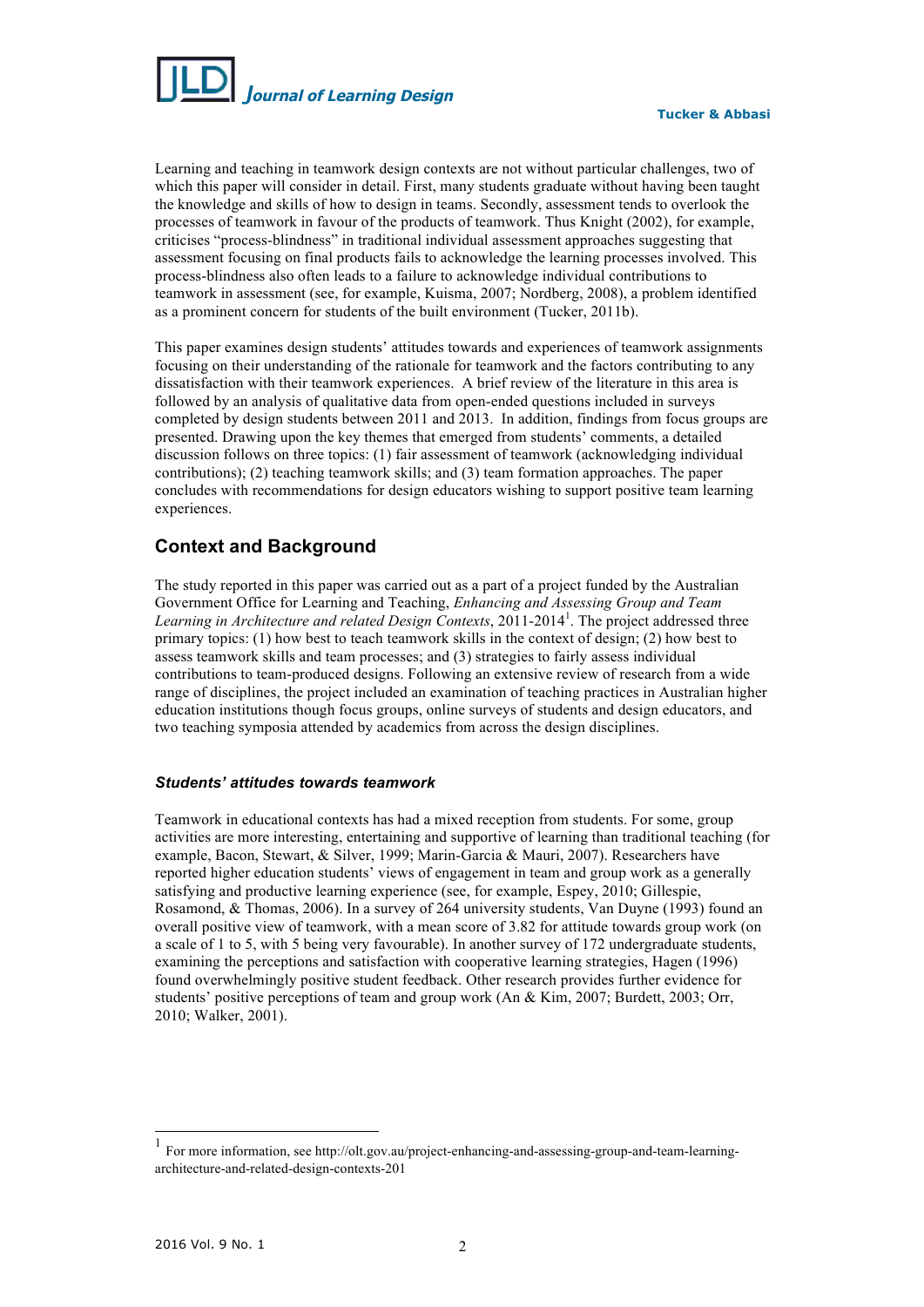

While some students view team projects as effective preparation for their future employment, others are sceptical about their value, believing that "the way group work is carried out and assessed in universities is rarely the way it is carried out or evaluated in 'the real world'" and perceiving team assignments simply as "a tool used by academic staff primarily to reduce their workload" (James, McInnis, & Devlin, 2002, p. 49). As Ulloa and Adams (2004) stated, results from initiatives aiming to encourage teamwork and collaborative learning in universities have shown that "students recognize that the teaming experience improves their interpersonal skills, yet they still prefer work individually" (p. 145). Such negative attitudes towards teamwork largely originate from students' previous negative experiences of working in teams (Krug, 1997; Ulloa & Adams, 2004). We shall briefly consider now the factors identified in the literature that impact student experiences of teamwork.

#### *Determinants of students' attitudes towards teamwork*

In a survey of 344 final year business degree students about their experiences of teamwork, Burdett (2003) found that positive attitudes were associated with equal workload and fair assessment. Students who held positive perceptions of teamwork were more likely to believe that: "the workload was fairly shared," "they could not have achieved better outcomes when working alone," and "marks awarded were generally fair" (Burdett, 2003, p. 182). Other researchers also report correlation between students' perceptions of fair assessment and positive attitudes towards team experiences. Chapman and Auken (2001), for example, found that students are more likely to have positive attitudes about group work when the teachers used "methods to evaluate individual performance within the group (e.g., peer evaluations)" (p. 117). Following the inclusion of peer assessment in small group projects, Walker (2001) found that students were much more positive towards group work. Similarly, in a study by Pfaff and Huddleston (2003), the use of peer evaluations was suggested to be a significant predictor of students' attitudes toward teamwork. It was noted that the "measures [that] allow students to feel that they are in more control of the result of their efforts" include being able to report team members' different levels of contributions (Pfaff & Huddleston, 2003, p. 43).

Other research has examined the impacts of team formation methods, team composition and gender on students' attitudes toward teamwork. Chapman et al. (2006) found that "the method of group member assignment does influence group dynamics, attitudes toward the group experience, and group outcomes" (p. 557). In a study of students' team experiences and attitudes in hospitality management courses, Ro and Choi (2011) found that "female students have attitudes toward team-based work that are more negative than male students" (p. 149). In another study of the influence of race, age, and the presence of "social-loafers" on students' perceptions, Payne and Monk-Turner (2006) found no significant difference in attitudes across gender and age groups. However, their results showed that "working with 'slackers' has a strong influence on attitudes" (p.132). The influence of teaching on students' attitudes towards teamwork has also been addressed. In particular, students have been found to be more likely to have positive attitudes about working in groups if the teachers provided some levels of training on teamwork and discussed group management issues (Chapman & Auken, 2001).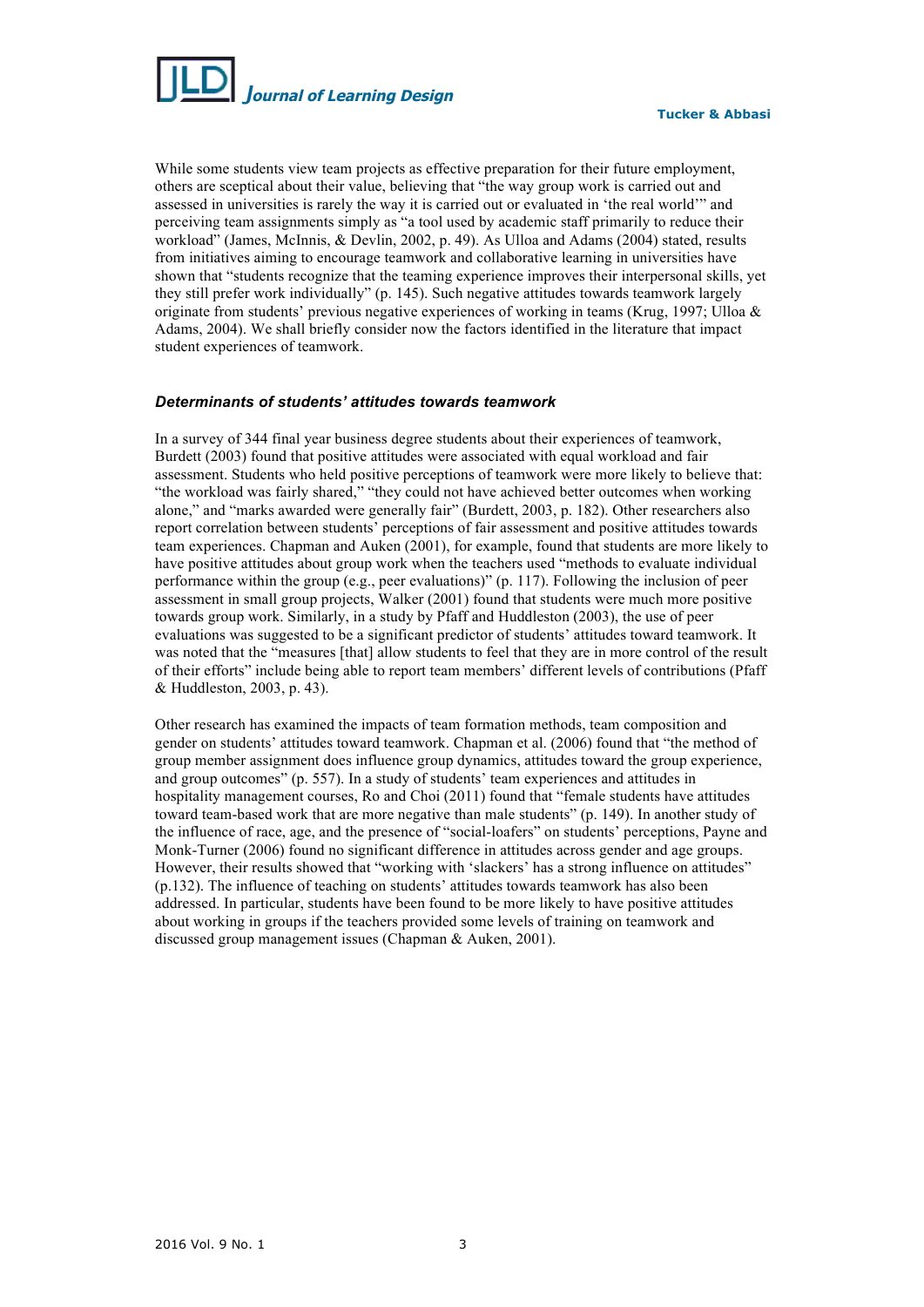

## **Method**

The data informing this paper is drawn from two surveys of student experiences of teamwork in design and a series of focus groups.

## **Participants**

The qualitative data from students' answers to these questions was analysed by coding and counting students' comments under the major themes revealed. Throughout this paper, students' quotes are identified with a letter, namely, A, B, C and D (the institution that the student is studying in) and a number (a student in the institution).

*Pilot Survey:* In all, 198 students from four institutions completed the Pilot Survey. All students were enrolled in degrees in the Built Environment disciplines, with the majority studying Architecture. They represented a wide range of age, gender and course. There were 36 students (18.4%) under 20 years of age, 133 (67.9%) were 20 to 29 years old, 19 (9.7%) were 30 to 39 years old and eight (4.1%) were over 40. There were 120 (61.2%) males and 76 (38.8%) females, 160 (81.6%) undergraduates and 36 (18.4%) students enrolled in Masters by coursework programs, and 149 (76%) domestic students compared to 47 (24%) international students.

*National Survey:* The national survey was completed by 417 students from 18 Australian institutions (see Table 1). There were 67 students (16.1%) under 20 years of age, 252 (67.9%) were 20 to 25 years old, 45 (10.8%) were 26-30 and the rest of the participants were over 30. There were 231 (55.4%) males and 183 (43.9%) females, with 3 students choosing not to reveal their gender. There were 312 (74.8%) undergraduates, 93 students (22.3%) enrolled in Masters by coursework programs, and the rest of the participants Master by research, PhD and Other types of enrolment. Students were enrolled in a wide variety of design disciplines. There were 347 (83.2%) domestic students compared to 70 (16.8%) international students. Table 1 summarises the numbers of students completing the survey by institution.

*Focus Groups:* Twenty-three students from four institutions, enrolled in four design courses, attended five focus groups.

## Table 1

*Number of responses from design schools in Australia universities (in alphabetical order)*

| Institution                           | $#$ Responses<br>$(N=417)$ | $\%$    |
|---------------------------------------|----------------------------|---------|
| Australian Catholic University        | $\overline{2}$             | $0.5\%$ |
| <b>Australian National University</b> | 2                          | $0.5\%$ |
| Central Queensland University         | 29                         | $6.9\%$ |
| Deakin University                     | 148                        | 35.5%   |
| Griffith University                   | 9                          | $2.2\%$ |
| La Trobe University                   | 1                          | $0.2\%$ |
| Queensland University of Technology   | 18                         | $4.3\%$ |
| Swinburne University of Technology    | 17                         | $4.1\%$ |
| University of Adelaide                | 10                         | $2.4\%$ |
| University of Canberra                | 1                          | $0.2\%$ |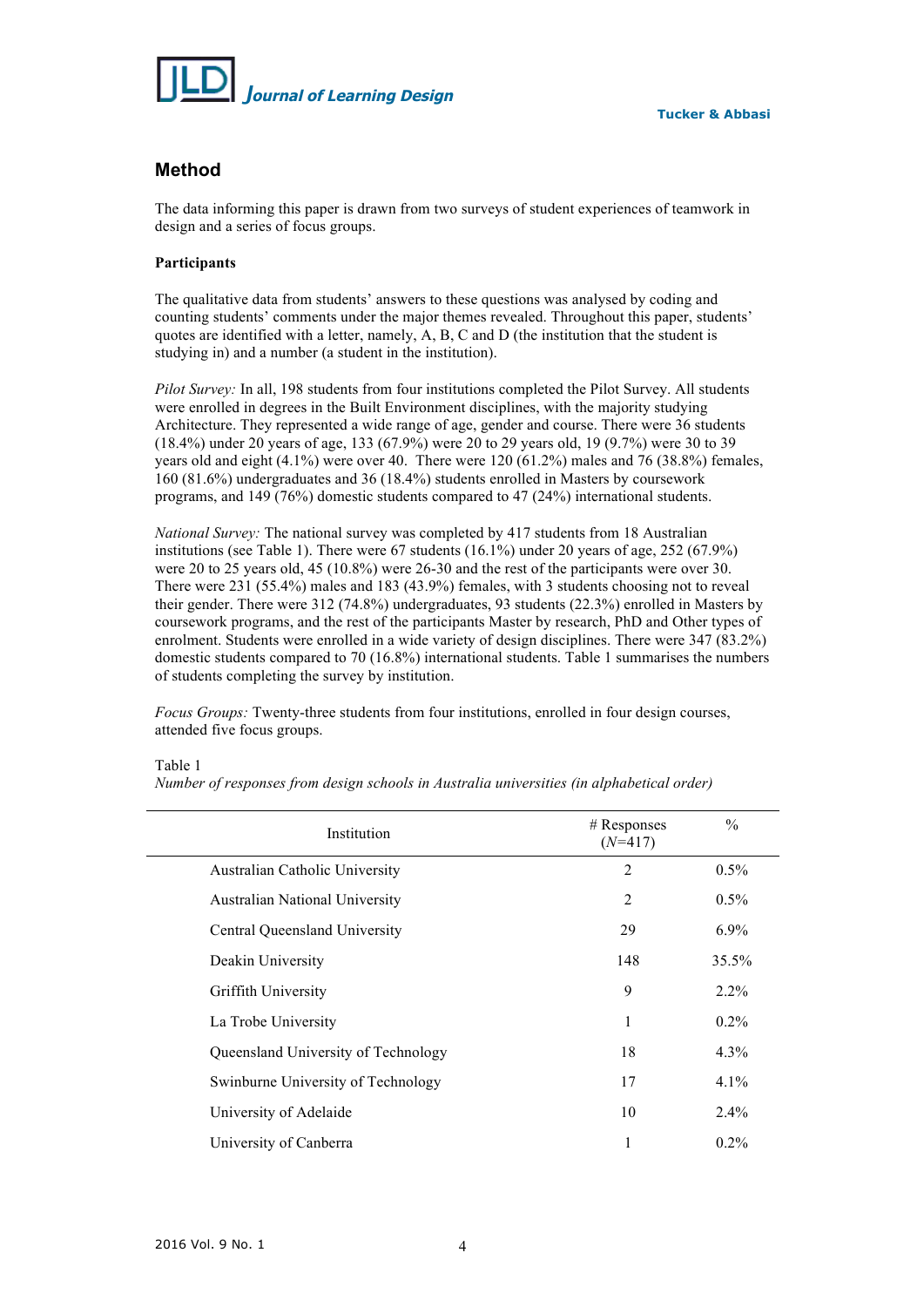# *J***ournal of Learning Design**

## **Tucker & Abbasi**

| University of Melbourne         | 6  | $1.4\%$  |
|---------------------------------|----|----------|
| University of Newcastle         | 17 | $4.1\%$  |
| University of Queensland        | 39 | $9.3\%$  |
| University of South Australia   | 2  | $0.5\%$  |
| University of Tasmania          | 27 | $6.5\%$  |
| University of Technology Sydney | 1  | $0.2\%$  |
| University of Western Australia | 68 | $16.3\%$ |
| Victoria University             | 20 | 4.8%     |

## *Data Collection*

As noted, the data for this paper is taken from two surveys and a series of focus groups.

#### **Surveys**

Items in two surveys (a pilot and follow-up national survey) were informed by a literature review investigating the factors that impact effectiveness in teams. The surveys examined aspects of teamwork experiences that included: (1) satisfaction with teamwork in the students' most recent team assignment; (2) team size; (3) teaching of teamwork skills; (4) the level of formative feedback on teamworking; (5) the method by which teams were formed; (6) whether the students considered that the product of their teamwork was fairly assessed to recognise individual contributions; and (7) whether "at least one teammate had made little or no contribution to the teamwork."

After a brief introduction, plain language and consent statements, the surveys commenced with sections on Student Demographics, including questions about age range, gender, institution and the nature of the program that the student was enrolled in. Both surveys included a section to determine Student Learning Styles, with questions from the Kolb Learning-Style Inventory (Kolb, 1985). While the Pilot Survey opened with the Learning Style section, the National Survey opened with sections on Experiences of and Satisfaction with Teamwork and ended with Learning Styles. This change was due to a high dropout rate at the Learning Style section in the Pilot Survey. In addition to Likert-scale questions asking students to rate their levels of satisfaction with teamwork assignments, open-ended questions were included. In this paper, two of these open-ended questions are closely examined:

- *What is your understanding of the reasons for group projects within your current course?*
- *If you are unsatisfied in your degree program with any of the aspects of your group/teamwork learning experiences, please tell us why?*

## **Focus Groups**

At the beginning of each of the five focus group sessions, the facilitator gave students a series of 9 statements in relation to the teamwork assignments in their courses (Table 2). Students were asked to spend five minutes specifying their level of agreement or disagreement with those statements. The facilitator then asked students to discuss their choices and provide elucidating details.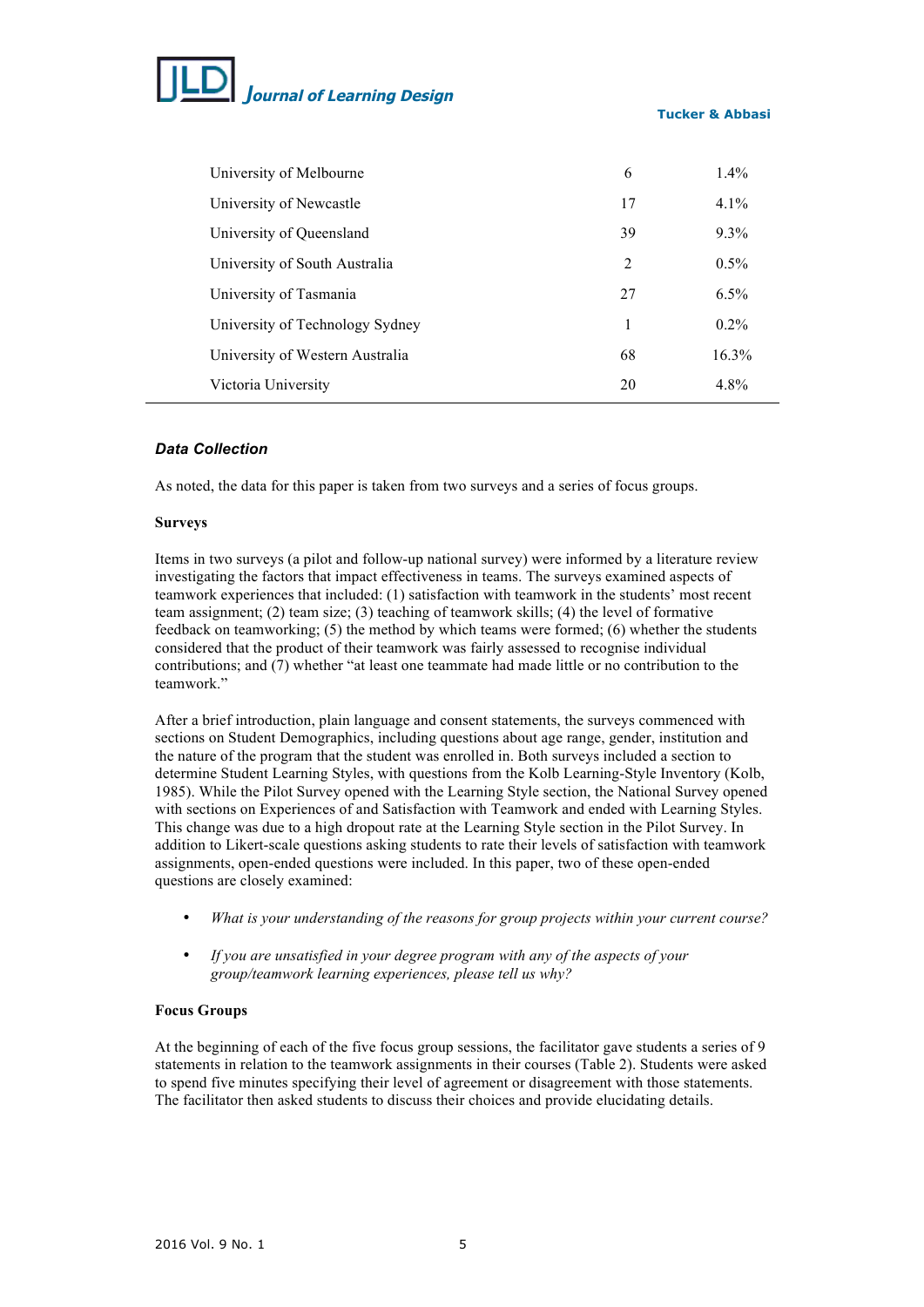

## **Results**

The results from the data collection instruments provided a rich source of student reactions and responses to group work. This section begins with a summary of the findings of the focus groups before combining the findings from the pilot and national survey into salient themes.

## *Focus Groups*

Table 2 lists the nine statements presented to participants. It summarises their responses on a 5 point Likert scale (Strongly Agree to Strongly Disagree). The findings show a general agreement with the processes of team work in their design courses. This data provides a context for the analysis of survey data.

#### Table 2

*A summary of focus group participants' experiences of teamwork in their design courses*

|                                  |                                                                                          | <b>SA</b> | $\mathsf{A}$ | U      | D              | <b>SD</b> |
|----------------------------------|------------------------------------------------------------------------------------------|-----------|--------------|--------|----------------|-----------|
|                                  |                                                                                          | $(\%)$    | $(\% )$      | $(\%)$ | $(\%)$         | $(\%)$    |
| 1.                               | Teamwork and group work in my course has<br>been a positive experience.                  | 26        | 61           | 13     | $\theta$       | $\Omega$  |
| 2.                               | The teaching of collaborative design skills<br>has been successful.                      | 4         | 65           | 22     | 9              | $\Omega$  |
| 3.                               | The teaching of generic teamwork skills has<br>been unsuccessful.                        | 4         | 13           | 22     | 61             | $\Omega$  |
| 4.                               | The ways that groups and teams were<br>formed was successful.                            | 30        | 44           | 26     | $\Omega$       | $\Omega$  |
| 5.                               | I was satisfied with the method of assessing<br>team-and-group work.                     | 22        | 48           | 26     | $\overline{4}$ | $\Omega$  |
| 6.                               | I think the process of teamwork should be<br>assessed.                                   | 13        | 61           | 26     | $\theta$       | $\Omega$  |
| $7_{\scriptscriptstyle{\ddots}}$ | I think teamwork skills should not be<br>assessed.                                       | $\theta$  | 13           | 13     | 61             | 13        |
| 8.                               | I think student should be taught how to deal<br>with conflict.                           | 31        | 52           | 13     | 4              | $\Omega$  |
| 9.                               | I think that teachers are not needed to help<br>students manage conflict in their teams. | $\theta$  | 9            | 9      | 65             | 17        |

*Notes to Table:* SA (Strongly Agree); A (Agree); U (Undecided); D (Disagree); SD (Strongly Disagree)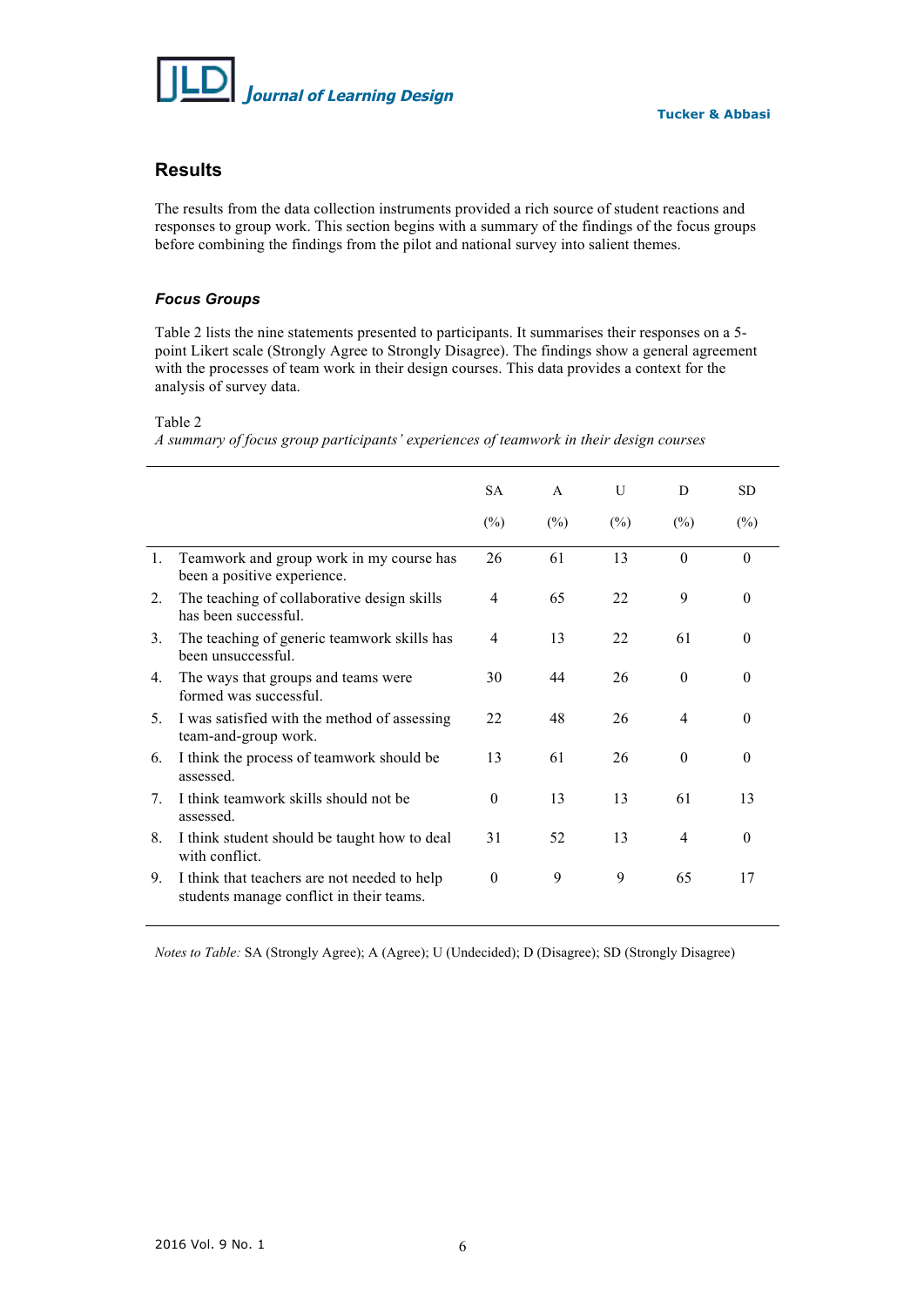

## *Surveys*

The data from the two surveys is presented here as a response to the previously provided questions. These are:

- *What is your understanding of the reasons for group projects within your current course*, which asks students about their understanding of the rationale for team work; and,
- *If you are unsatisfied in your degree program with any of the aspects of your group/teamwork learning experiences, please tell us why,* which sought to determine students' reasons for dissatisfaction with team work.

### **Design students' understanding of rationales for teamwork (Pilot Survey)**

Students' perception of "rationales for teamwork" was only addressed in Pilot Survey. A total of 205 usable students' comments were recorded and coded under four themes (Table 3).

#### Table 3

*Design students' understanding of rationales for teamwork*

| Themes emerged from students' comments                            | n   | $\frac{0}{0}$ |
|-------------------------------------------------------------------|-----|---------------|
| Preparation for professional practice                             | 106 | 51.71%        |
| Developing social and interpersonal skills                        | 80  | 39 02%        |
| Cost and time efficient educational policies and teaching methods | 12  | 5.85%         |
| Highly negative and sceptical views                               |     | 3.41%         |

*Preparation for professional practice.* The most common theme was preparation for professional practice  $(n=106, 51.7%)$ . This implies that students believed that teamwork was provided to help them develop the team skills necessary for designing in the workplace. The comments suggested that students understand the reality that design practice is dominated by teamwork. For example, A1 suggested that:

*The uni is trying to reproduce a work place environment where you do not get to choose who you work with and get an understanding of working with other people. Architecture and construction is always going to be about teamwork and dealing with many people within a project.* (A1)

*Learning social and interpersonal skills*. The second major theme related to the benefits of teamwork in developing social and interpersonal skills, namely, communication, collaboration and negotiation. The students did not specifically relate these skills to practice, but the overlap with practice preparation is clear. A2 commented that:

*[Teamwork] encourages collaboration, combines individual skills, allows for greater volume of research/knowledge gain over a given time frame, teaches respect for diversity of opinion, cross-fertilisation of ideas and skills, provides a shared experience, develops fellowship and friendship.* (A2)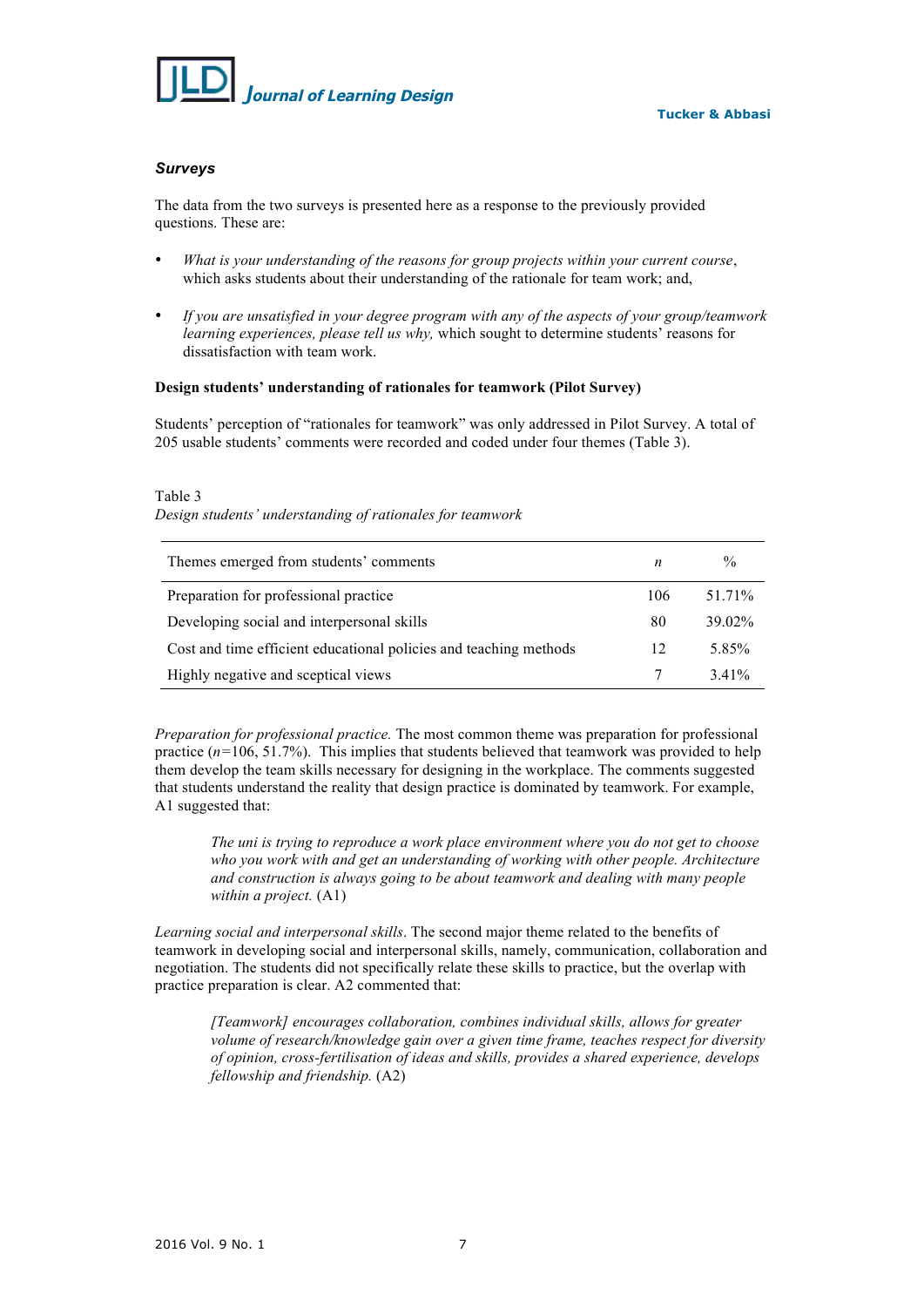

*Cost and time efficient educational policies and teaching methods*: Contrasting to positive attitudes to teamwork and its benefits, 12 students' comments (5.85%) reflect the view that the use of teamwork assignments is related to cost and time efficiency, motivated by the aim of teachers to reduce their marking loads. This findings echo those of the 2002 study of James, McInnis, & Devlin.

*Highly negative and sceptical views*: Seven students (3.41%) also expressed other highly sceptical views of teamwork. Their views are encompassed in the following discussion of overall dissatisfaction.

#### **Reasons for dissatisfaction with team work**

In ascertaining students' dissatisfaction with team work, 86 relevant student comments from the Pilot Survey and 185 student comments from the National Survey were coded into 8 broad themes representing the factors contributing to negative teamwork experiences (Table 4, Figure 1).

Table 4

*Factors accounting for negative teamwork learning experiences, findings of Pilot and National surveys, sorted by total comments*

| Themes emerged from students'<br>comments                        | Pilot<br>$(N=86)$ |               | National<br>$(N=185)$ |               | Total<br>$(N=271)$ |       |
|------------------------------------------------------------------|-------------------|---------------|-----------------------|---------------|--------------------|-------|
|                                                                  | #                 | $\frac{0}{0}$ | #                     | $\frac{0}{0}$ | #                  | $\%$  |
| Unequal workload contributions                                   | 66                | 76.74         | 48                    | 25.95         | 114                | 42.07 |
| Individual differences                                           | 62                | 72.09         | 36                    | 19.46         | 98                 | 36.16 |
| Unfair or inappropriate assessment                               | 53                | 61.63         | 45                    | 24.32         | 98                 | 36.16 |
| Team process-related issues                                      | 28                | 32.56         | 35                    | 18.92         | 63                 | 23.25 |
| Team formation methods                                           | 8                 | 9.30          | 22                    | 11.89         | 30                 | 11.07 |
| Lack of appropriate training and<br>support on teamwork skills   | 4                 | 4.65          | 19                    | 10.27         | 23                 | 8.49  |
| Task design-related issues                                       | 9                 | 10.47         | 11                    | 5.95          | 20                 | 7.38  |
| Too much teamwork in the degree<br>program in an academic period | 7                 | 8.14          | 6                     | 3.24          | 13                 | 4.8   |
| Dominating team members                                          | 10                | 11.63         |                       |               | 10                 | 3.69  |

This data can also be represented as a simple graph showing the issues and the weight given to them by students in both surveys (Figure 1). Interestingly, there was little comparability in the percentages from the two surveys. Investigating this phenomenon is beyond the scope of this paper and may well be rooted in local contextual issues.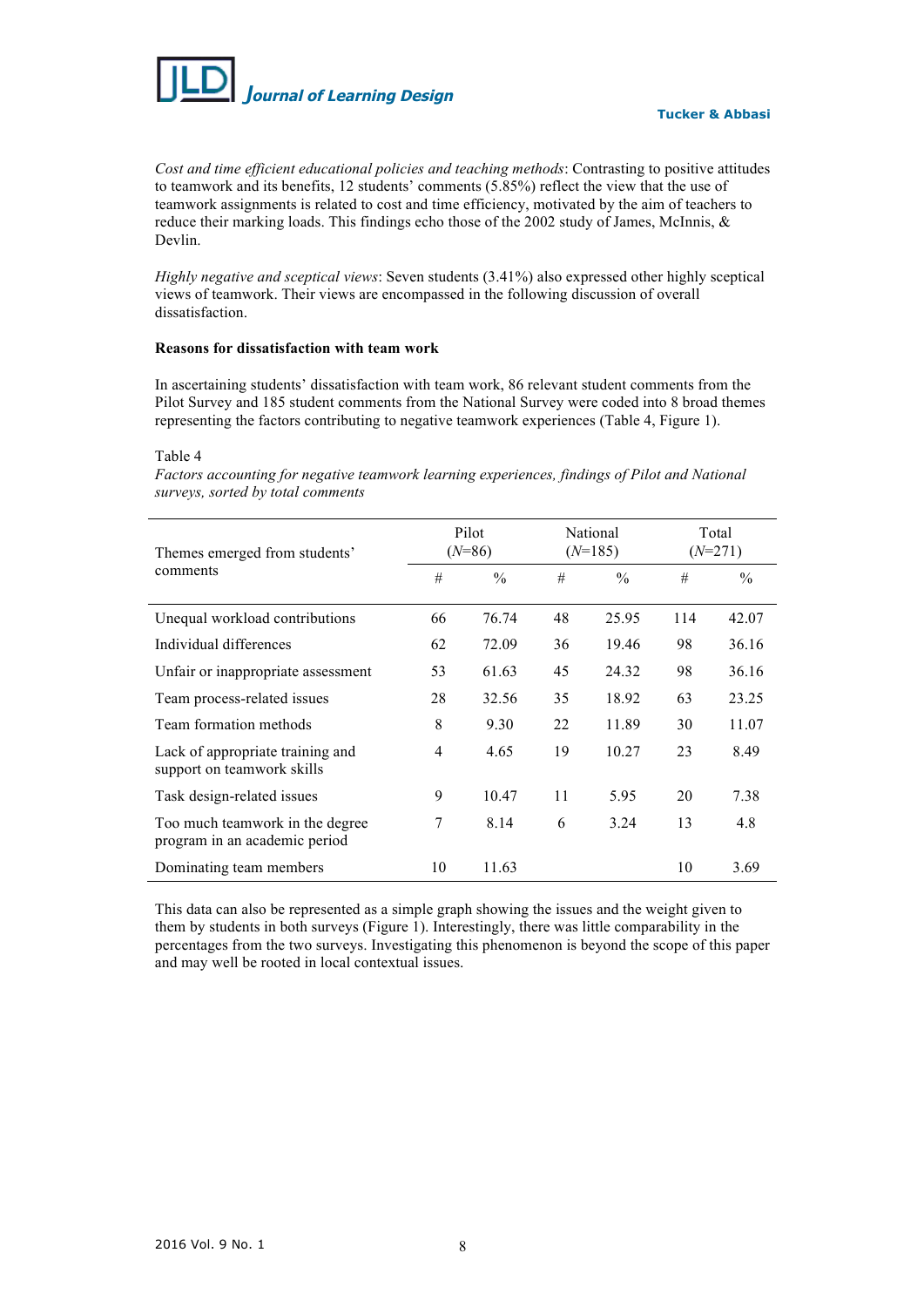

**Tucker & Abbasi**





These themes can be further grouped into three categories: (1) unequal contributions and unfair assessment, (2) individual differences between students and other issues arising from the process of designing, and (3) pedagogical factors including team formation, task design and teaching.

## *1. Unequal contributions and unfair assessment*

The most cited individual factor leading to dissatisfaction with teamwork was unequal workload contributions  $(n=114, 42.07\%)$ , that is, the presence of "social loafers," poor engagement in team meetings, and the poor quality of work contributed. The second (equal) most cited reason was unfair or inappropriate assessment (*n*=98, 36.16%), a concern clearly related to a desire for assessment reflecting contributions teamwork that could minimise the impact on student marks of social loafing. The issue of uneven contribution was suggested to be associated with a lack of repercussion or failure to hold individual team members accountable for their actions. B1 commented that:

*Those students who don't contribute aren't really held accountable. I feel as though they are passing these courses by relying on myself and other productive group members to complete or strengthen their sections at the expense of the quality of my learning experience.* (B1)

Regarding unfair or inappropriate assessment, specific references were made to: (1) a lack of individual accountability in the assessment strategies adopted  $(n=27)$ ; (2) problems with self- and peer-assessment (*n=*7); and other assessment issues (*n=*19). As might be expected, reference to the issue of unfair assessment was almost always associated with unequal contributions to team workloads. Students generally believed that it is unfair to assign the same team mark to different team members whose contributions may have not been the same. C1 suggested that:

*Where there is no individual mark/grading of the process parties can behave in an unaccountable manner and have no incentive to comply/participate in a collegiate manner.* (C1)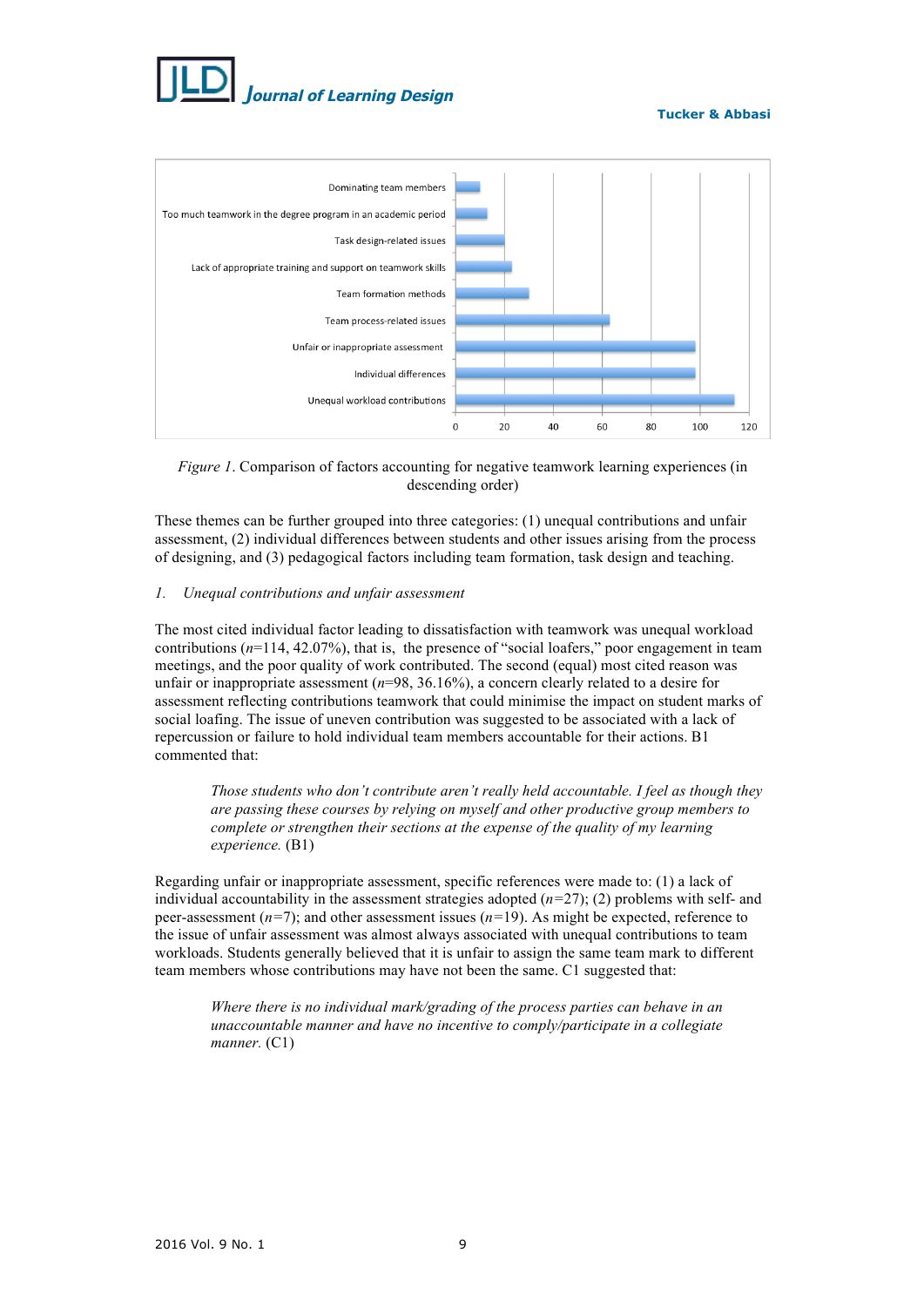

The references to assessment as a reason for dissatisfaction with teamwork experiences reflects research we have published elsewhere on the detailed analysis of the quantitative data from the pilot survey (Tucker & Abbasi, 2014a, 2014b), which showed student satisfaction with the outcomes and processes of teamwork to significantly correlate with: (1) the presence of free-riders in teams; and (2) student perceptions of whether assessment was fair. Not surprisingly, students in the focus groups echoed these concerns, highlighting the need to monitor team processes and provide feedback and support especially when teams are in conflict and/or facing the challenge of social loafers (see Table 2).

While there was some criticism about the use of self-and-peer assessment, students suggested that this could alleviate conflict in teams by addressing the problem of non-contributing members. Participants from three courses discussed the importance of individualised marks, or including components of teamwork projects that are marked individually. A3 commented that:

*… we were also assessed on … – a personal reflection – and that was also taken into consideration. So there was still that individual component we still had that personal control over … it wasn't left to a full group mark.* (A3)

Participants from all five courses addressed the need for ongoing assessment and feedback on team processes. In one unit, students generally believed that they received feedback on the content of the unit but not on teamwork processes or how they functioned as a team.

## *2. Individual differences and process-related issues*

References to individual differences occurred 98 times (36.16%) across both surveys. These related to individual differences in terms of abilities, skills, knowledge, personalities and attitudes to teamwork as well as varied levels of motivation, commitment, expectations and standards of quality and the effect of these differences on the team climate. D1 regretfully noted that:

*We couldn't come together as a group at all. Our personalities clashed terribly.* (D1)

Issues concerning team processes (*n=* 63, 23.25%) that contributed to negative experiences included: (1) issues with communication and establishing team goals  $(n=22)$ ; (2) management issues such as the coordination of tasks and time management  $(n=16)$ ; (3) difficulty in reaching consensus or collaborative decision making  $(n=9)$ ; (4) dealing with team conflict  $(n=6)$ ; and (5) challenges associated with meeting together as a team (*n=* 5).

## *3. Team formation, task design and teaching teamwork*

Students' answers also pointed to issues around teaching practices and task design. Among the factors addressed were methods of team formation (*n=* 30, 11.07%), lack of preparation or not receiving training from teachers on teamwork skills (*n=* 23, 8.49%) and inappropriate task design, namely, large team size  $(n=20.7.38\%)$ .

With regard to team formation, the major criticism was of teacher-assigned teams that grouped students with different expectations, standards, levels of commitment and motivation, prior skills, knowledge, personality and learning styles. These problems were also linked to accentuating issues due to individual differences. E1 observed that:

*Usually group work is fine if we can choose our groups, but sometimes we have been allocated groups and this is when people do not have the same work ethic and slack off*. (E1)

However, other student comments identified counter arguments for self-selected teams. For instance: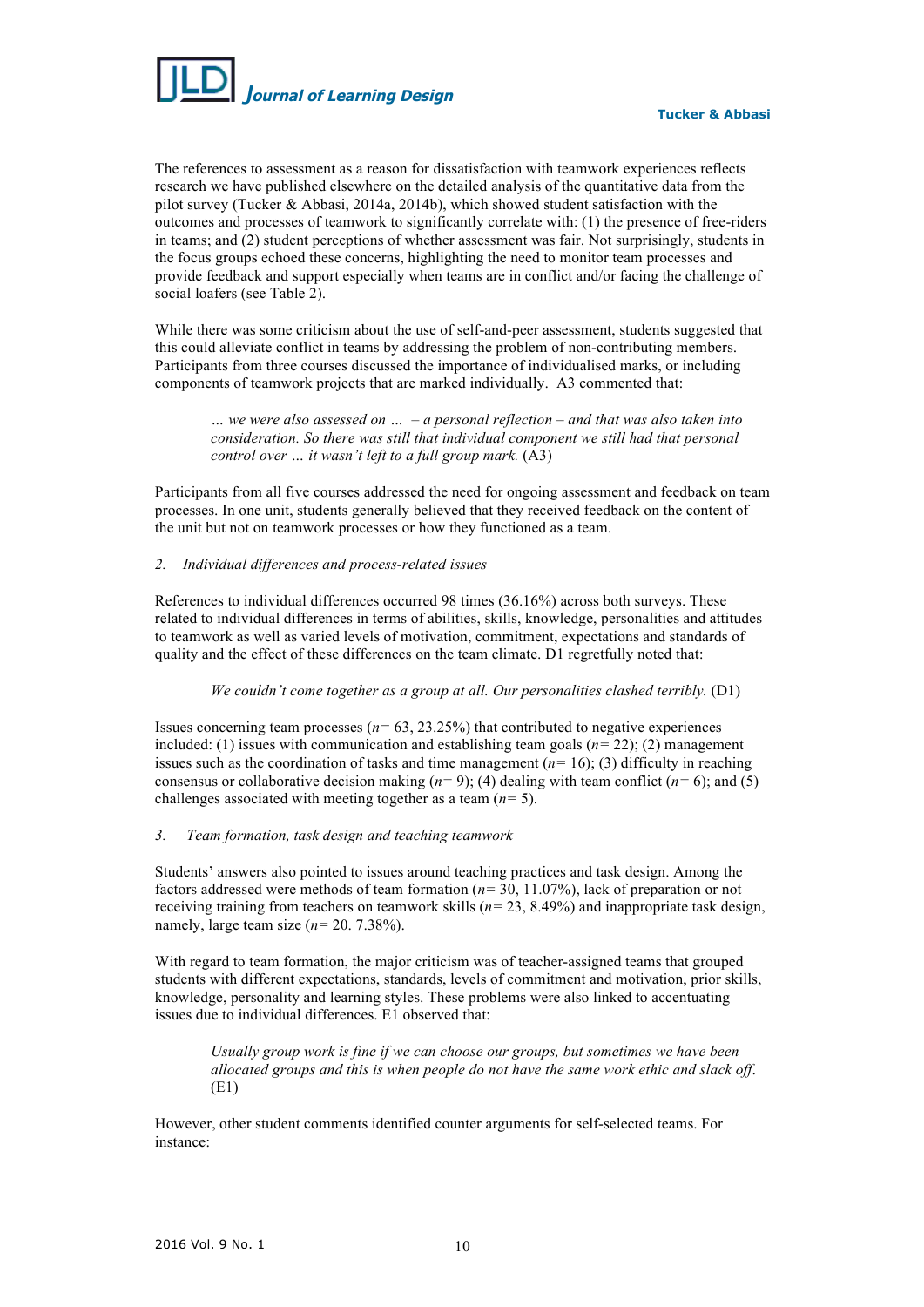

**Tucker & Abbasi**

*I believe students should be allocated into groups by the subject teacher. It's very rare you get to choose who you want to work with out in industry. The purpose of group work is collaboration with different people, from different backgrounds who have different ideas.* (B2)

Focus group participants also expressed mixed views on this subject of team formation. Students from two cohorts expressed positive views about teacher-assigned teams viewing this as preparation for professional practice where designers may not be able choose who they work with. Students also acknowledged some benefits of having to work in teams with a diversity of individuals' skills, knowledge and background. Focus group participants from another cohort expressed positive comments about a self-selection practiced with guidance from the teacher, an approach that can be termed "teacher-directed" self-selection. B3 recalled that:

*For the first two or three weeks we actually got to do this speed dating task where we moved around in groups to meet a variety of people. … after a range of different small tasks over two or three weeks, we were actually able to choose groups for our final design assessment that we knew we'd be able to work with because we'd previously been able to test it out.* (B3)

Another student, A3, reiterated the importance of giving students time to get to know each so that they could make an informed selection of teammates:

*Consider how you are devising groups throughout the class ... how do people feel, when they are pressured into selecting a group on the spot, for an assignment that is worth up to 50% of their overall unit mark … I would like to see students being given more time to think about their groups.* (A4)

Students also suggested that where a student lives should be addressed in the team formation criteria to easier facilitate face-to-face meetings outside of class.

Twenty-three students (8.49%) pointed to a link between the difficulties of working in teams and a lack of appropriate teaching of teamwork skills. Specific mention is made of the need for teaching students appropriate methods of collaboration within design teams. In addition, some comments explicitly addressed a lack of instruction from the teachers about dealing with conflict within teams. For instance:

- *There is strong mix of cultures, ages and experience in my degree but there is no contribution by lecturers or tutors to assist or educate students about working in teams it's a work-it-out-yourself approach … this approach does not work and teams primarily exhibit dysfunctional team behaviours.* (F1)
- *The problem I have found in working within University imposed teams is that there is no 'team work' training. Therefore, if there is a difference of opinion that causes friction there is no way to definitively solve the conflict. If team work is to be imposed on students as a means of examining specific areas of work, there needs to be training involved in the teaching process.* (G1)

The fourth most frequently cited group of determinants of negative teamwork experiences in both surveys (combined) were issues related to team processes derailed by inadequate teamwork skills, namely, poor coordination of tasks, time management, ineffective communication, team decision making and team conflict. In contrast, the focus group participants who had received explicit teaching on teamwork skills generally held positive views about this training. Some of those who had not received explicit teamwork skills training identified their first year as the right time to address this gap, while others suggested that these skills should be experientially learned across the course by students. With regard to collaborative design skills, some students believed that they were not really taught how to design in teams.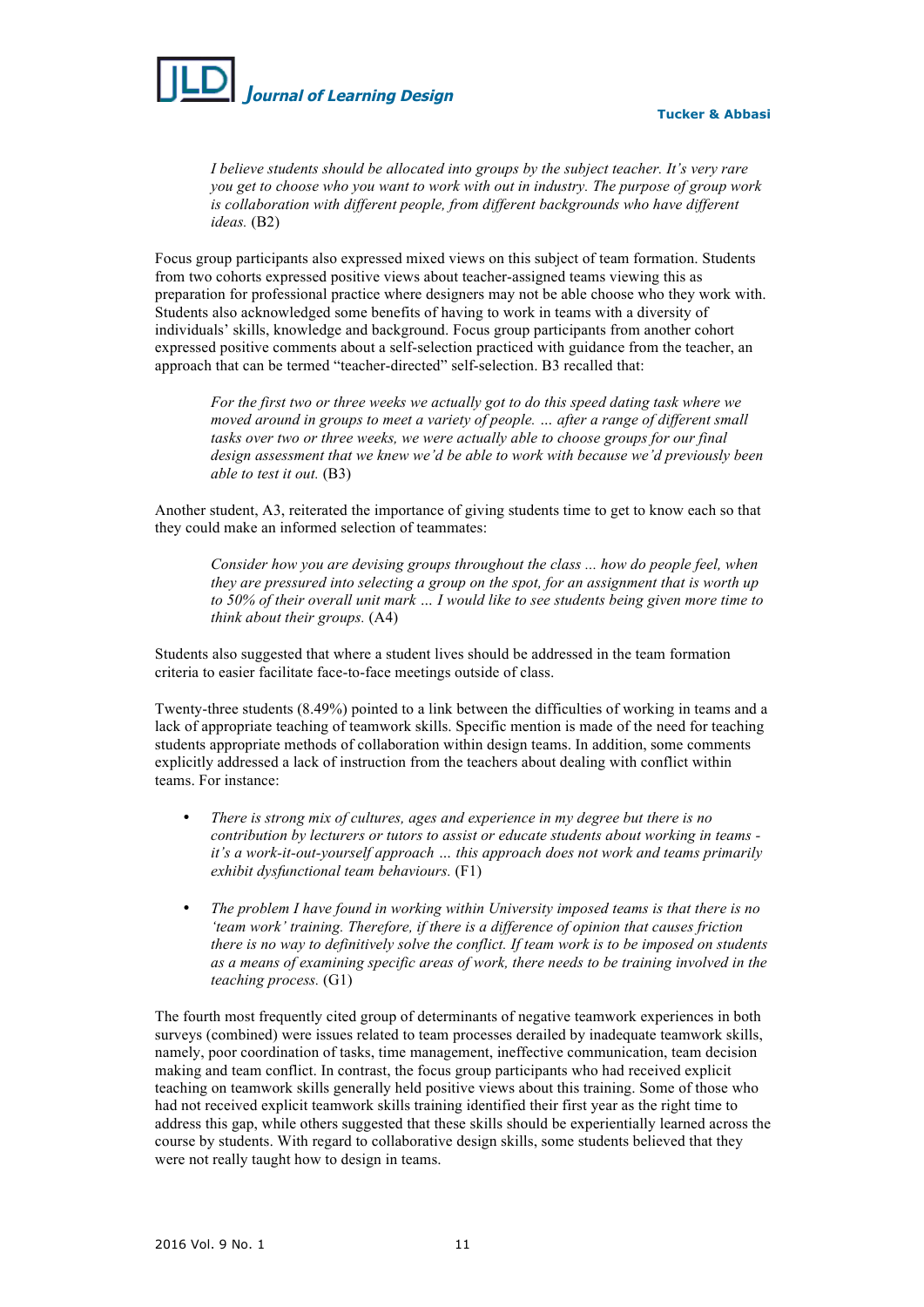

**Tucker & Abbasi**

The importance here to students of being taught teamwork skills reflects research we have published elsewhere on the detailed analysis of the quantitative data from the pilot survey (Tucker & Abbasi, 2014a, 2014b), which found student satisfaction with the outcomes and processes of teamwork to significantly correlate with: (1) satisfaction with teaching of teamwork; and (2) satisfaction with process feedback on working in teams.

The task-design related issues addressed by students were: (a) team size; and (b) structure, duration and description of the team task. It was suggested that, with teams of more than seven members, it becomes challenging to address time management, schedule meetings, assign roles and evenly distribute workloads. The problem of "social loafing" was also seen to increase with team size. Projects with no clear brief were seen to make starting difficult, and projects of a short duration were seen to make completion difficult – a problem heightened with larger teams. H1 and G2 respectively noted that:

- *Recently we have had an assignment where we had to do group assignments in groups of about ten. … it is incredibly difficult to organise this many people and to arrange meetings/site visits. ... Also this number of people makes it difficult for equal distribution of work.* (H1)
- *The more people involved in a design project, the more communication and time is needed to satisfy all parties and to produce quality work. These assignments should be given more time to complete.* (G2)

A few students' responses also cited too much teamwork in the degree program in an academic period (*n=*13, 4.8%) and dominating team members (*n=*10). It is of interest to note that there was no reference to "dominating team members" in the national survey and that there was a disproportionately higher representation of references to "too much teamwork" in the pilot survey. A typical comment regard dominant team members was that:

*Working with such big personalities meant that my ideas were rarely heard and often totally ignored.* (I1)

# **Recommendations**

Detailed recommendations are presented on the three prime reasons identified for negative teamwork experiences. We believe that teachers can most readily address these reasons to foster more positive attitudes towards teamwork: (1) Assessment of Teamwork; (2) Team Formation; and (3) Teaching of Teamwork Skills. The issue of "individual differences" in relation to skills, abilities, prior knowledge and experiences is not discussed separately because this can be largely addressed by effective team formation. Similarly, "team process-related issues" can be addressed by providing students with explicit teaching of teamwork skills. We discuss fair assessment and unequal contributions together, because assessment that acknowledges individual contributions alleviates social loafing.

*1. Assessment of Teamwork: Examine strategies to encourage individual accountability and reduce social-loafing* 

Data from both the pilot and national surveys shows that the most common reasons for students' negative teamwork experiences is the perception of unequal contributions and social loafing. One way to address this issue is to adopt assessment strategies that individualise team marks. As one of the survey respondents, D2, stated:

*There is always an uneven distribution of effort from team members. Often only a couple of people contribute while staff often turn a blind eye. It would be nice if teachers could be explicit about the minimum required of each member and build this into the mark without making it an entirely individual one.* (D2)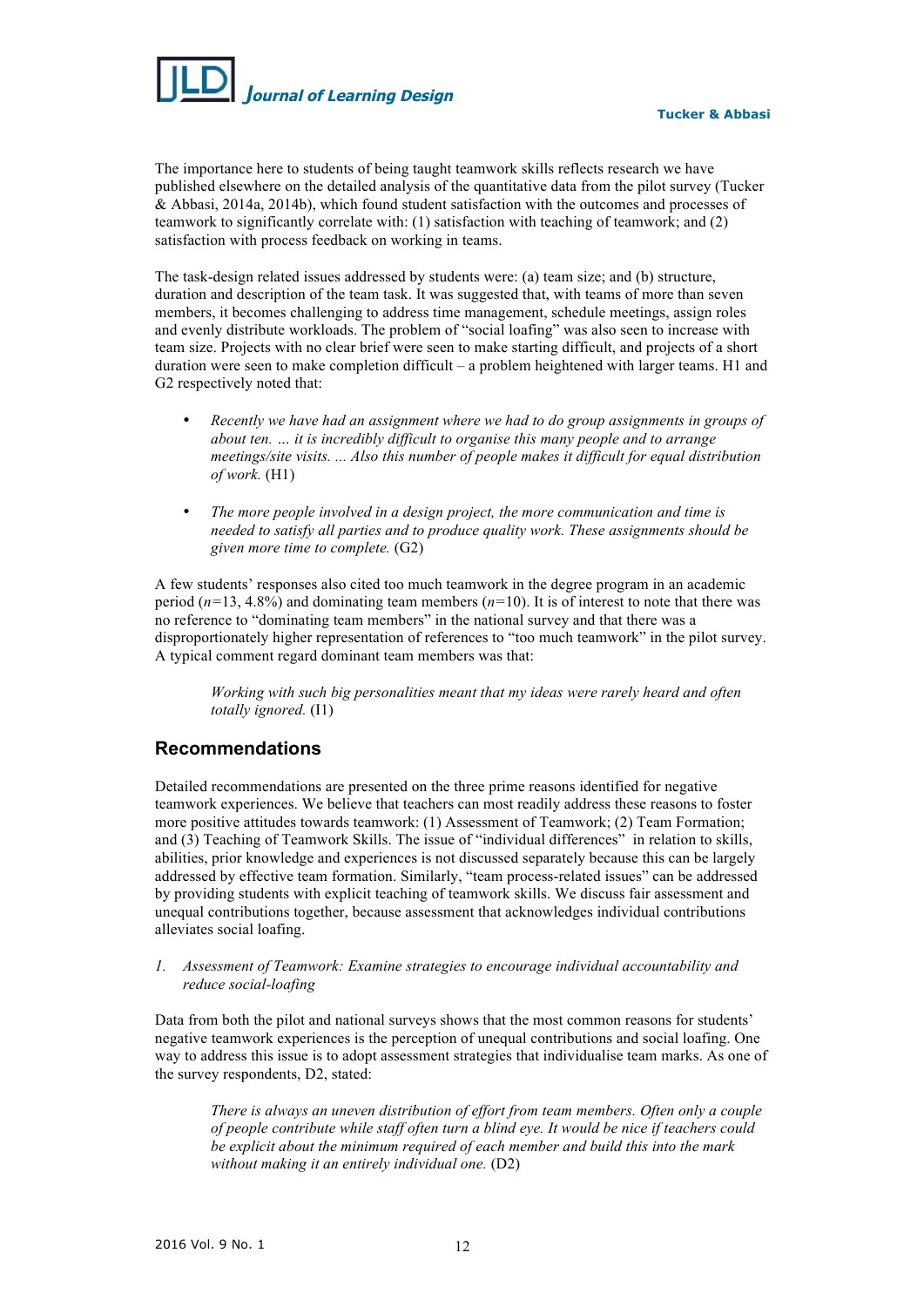

Teachers may apply a range of tools to individualise team marks. One we strongly recommend is self- and peer-assessment (SAPA), for which there is a large body of supporting literature (see, for example, van Zundert, Sluijsmans, & van Merriënboer, 2010; Elliott & Higgins, 2005; Harris & Brown, 2013; van Gennip, Segers, & Tillema, 2010; Kearney, 2012; El-Mowafy, 2013; Shams & Tavakoli, 2014). Hanrahan and Isaacs (2001) suggested that "in order to gain benefit from peer and self-assessment schemes students first need training in the specific scheme being used; ideally they will play a role in devising the scheme" (p. 53). Freeman and McKenzie (2002) introduced a Self and Peer Assessment Resource Kit (SPARK), a web–based template aiming to improve learning from teamwork and make assessment fairer for students. The benefits of SPARK for students are suggested to be improved confidentiality and accurate assessment of relative contributions. For academics, the benefits of web-based SAPA are said to be the potential for improving student learning from teamwork tasks, and saving time in calculating self and peer adjustments of assessment grades. Willey and Gardner (2007) used another confidential online tool to gather data on the student self and peer assessment ratings that acts as both formative feedback and assessment purposes. Another SAPA tool, developed by Tucker, Fermelis and Palmer (2009, 2007), is an online Self-and-Peer-Continuous-Assessment tool (SAPCA) that was initially developed to allow for the individualisation of grades in teamwork assignments undertaken by architecture students. The tool is continuous in that students make multiple assessments at regular intervals throughout a team assignment. A one-year study has shown the tool to be robust under the most testing of educational conditions when around two thousand students in two courses in two faculties used it. Fellenz (2006b) also developed the Groupwork Peer-Evaluation Protocol (GPEP) to enable the assessment of individual contributions to graded student groupwork, provide accurate and fair assessment, support student learning and facilitate group self-management. In addition to assisting teachers in identifying free riding problems in teams, applying self- and peer-assessment may support students "to have a sense of control over their grades or provide a legitimate opportunity to express dissatisfaction with team member performance" (Pfaff & Huddleston, 2003).

In our own research published elsewhere, we have made the following summary recommendations with regards to the assessment of teamwork (Tucker & Abbasi, 2014b, p.19).

• *Assessment* 

Task assessment criteria need to be determined taking into account issues such as assessment of individual contributions, students' perception of fair assessment and assessment of both product and process of teamwork.

- o Differentiate between: (1) Task performance i.e. submitted product usually a designed artifact; and (2) Teamwork skills.
- o Adopt appropriate methods of evaluating teamwork processes i.e. students' reflective statements/journals and self-and-peer-assessment (SAPA).
- o Apply methods to ensure students' perceptions of fair assessment e.g. the use SAPA.

### • *Team Formation*

Closely consider various aspects of your team formation criteria and communicate the rationales behind this to your students. If teachers assign students to teams rather than let them choose their own teammates, it is important to consider four key steps:

(1) decide on the team formation criteria;

(2) collect necessary information from students to assign them to teams based on those criteria;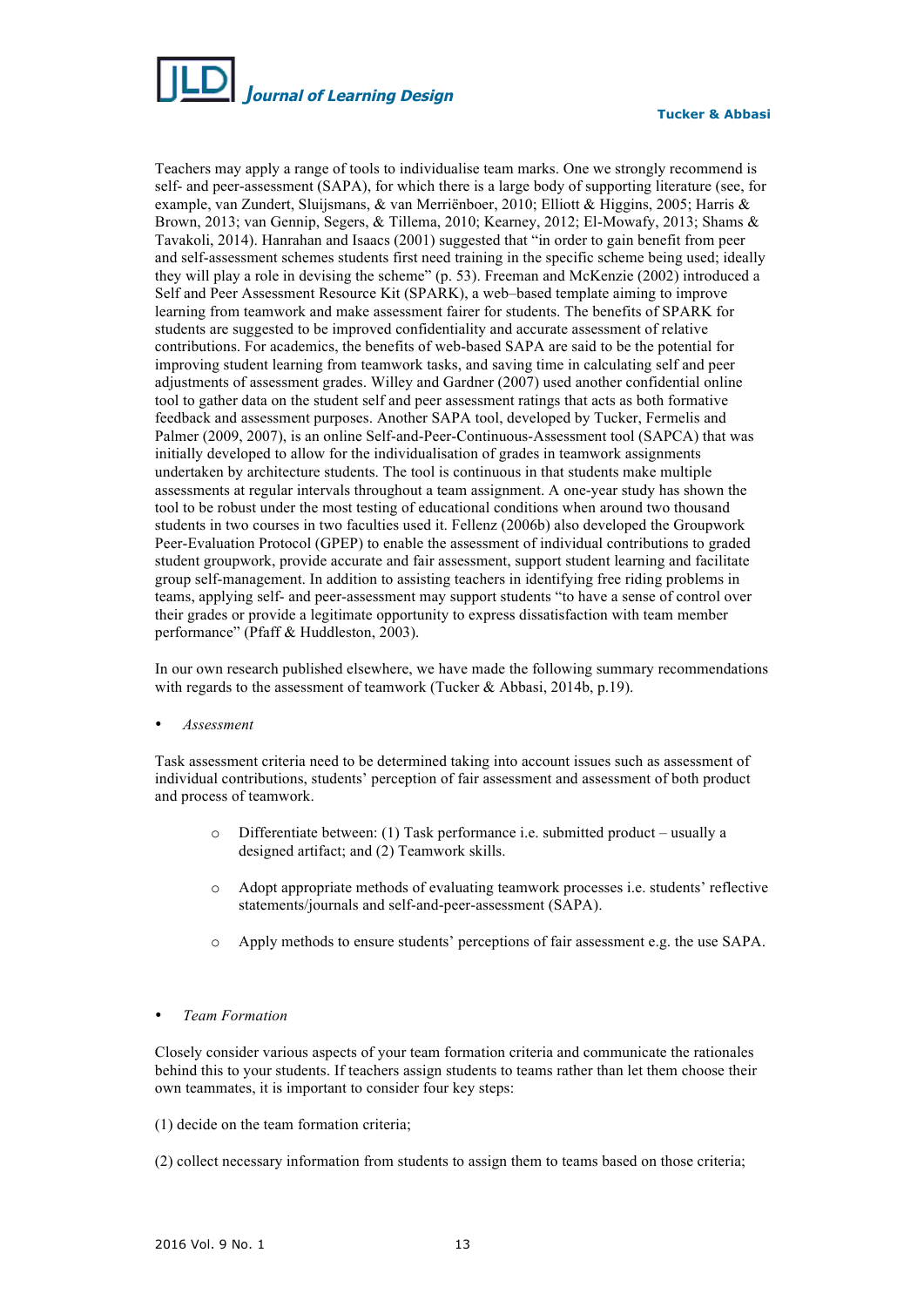

(3) prepare students for the teacher-assigned team formation method by explaining the rationales and how they benefit from it; and

(4) provide guidance and support for teams to manage conflicts, because teacher-assigned teams may be prone to a high incidence of team conflicts due to differing individual expectations, standards and commitment levels.

As one of the survey respondents, J1, stated:

*Because, if you don't get to select the members in your group, you don't know if they are capable of the same standard of work as you are and as a result they bring your overall grades down or you have to do the other group work yourself because the people in your group are slack.* (J1)

While sound assessment strategies, effective teaching of teamwork skills, and appropriate team formation may alleviate many of the negative experiences that prevent effective teamworking and learning in team contexts, it is almost impossible to ensure only positive experiences for all students. However, negative experiences need not lead to negative attitudes to future teamwork if students' attitudes are managed through reflection. We have found an effective strategy is to bookend reflection on teamworking experiences at the beginning and end of an assignment. On both occasions, students are asked to reflect on positive team experiences and the strategies that might lead again to these, and of negative team experiences and the strategies that might avoid these in future. At these times, students are also asked to consider the teamwork skills they have learned and what skills they need to improve. A reflective journal may be submitted to present these experiences, which has the advantage of providing an artefact that can be used to evaluate what students have learned about teamwork. Through such reflection, students are able to differentiate negative from positive experiences, and also see what the negative experiences may have experientially taught them.

In our own research published elsewhere we have made the following summary recommendations with regards to team formation (Tucker & Abbasi, 2014b, p. 21). Teachers have two basic ways to form teams: by forming the teams themselves or by allowing students to self-select. Both ways have pros and cons that teachers and students should be aware of. These are:

- Consider forming single-sex teams, if a team cannot have at least two members of one sex.
- For culturally diverse teams, try not to isolate single members of a culture who are different from the rest of their teammates.
- Consider the location or where students live to facilitate out-of-class meetings.
- Closely examine the consequences of team formation methods before adopting one.

We also suggest that before teams are formed, students might be asked to complete a simple learning style test and discussing the results at the outset of teamwork. This allows:

… an awareness in students of how different learning styles can be reflected by teammates' engagement in different aspects of teamwork, and by the types of task they are best suited to, can prevent conflict by facilitating understanding, empathy and better communication. Students might also be made aware that their learning style, and thus aptitude for teamwork, can affect the attitudes they bring to teamwork. Negative attitudes to teamwork can have detrimental effects on team processes and on student's satisfaction with design outcomes unless students are mindful of differences between teammates.

(Tucker & Abbasi, 2014b, p. 9)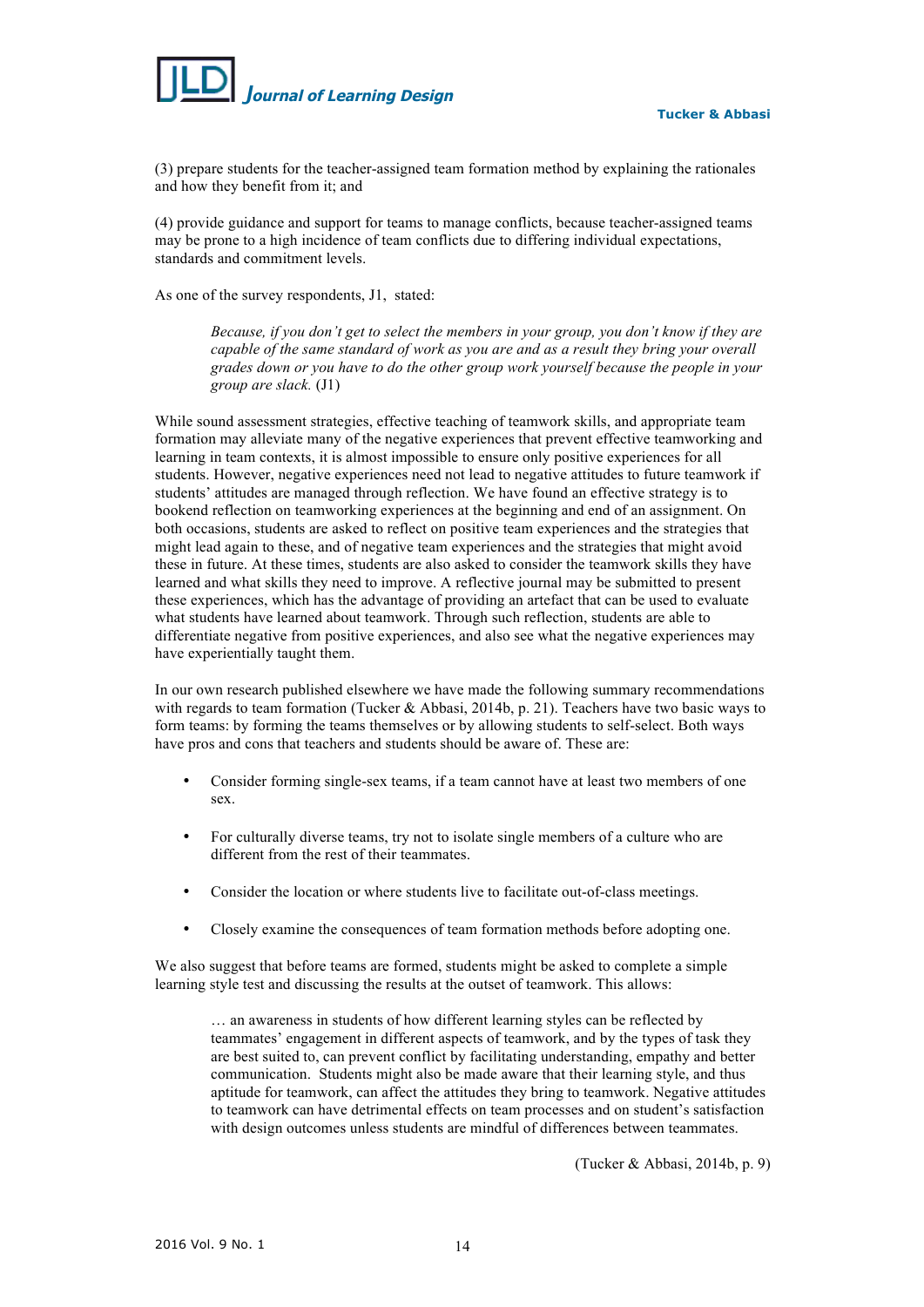

Furthermore, we strongly recommend that international students should not be isolated with culturally dissimilar teammates, unless they are comfortable with this. Moreover, "both the teachers and teammates of international students (especially those non-fluent in the domestic tongue) should be encouraged to acknowledge and compensate for the difficulties these students might have with communication and integration" (Tucker & Abbasi, 2014b, p.9).

• *Teaching Teamwork Skills: teach your students teamwork skills and provide ongoing support for teams throughout the team project*

It is recommended that teachers provide students with training on teamwork skills, that is, establishing ground rules and agreed ways of working together, assigning roles and responsibilities, effective communications, planning and decision-making. Teaching and learning centres in different institutions have started developing resources for teamwork assisting teachers to integrate teamwork learning in their units and assessing this learning. An example is the Teacher Manual for Teamwork in Design<sup>2</sup>. There are also guides for teachers based on classroom experiences, consultation with organisational teams and literature reviews (see, for example, Buckenmyer, 2000; Felder & Brent, 2001; Frey, Fisher, & Everlove 2009; Jaques & Salmon, 2007; McGourty & De Meuse, 2001).

Increased guidance from teaching staff would also be beneficial for the management of conflict in teams. Students need to become familiar with the strategies they might use to deal with conflict. Support structures may also be put in place for situations where the students themselves are unable to resolve conflict within their teams. In our own research published elsewhere we have made the following summary recommendation with regards to teaching teamwork skills (Tucker & Abbasi, 2014b, p. 21). We recommend that students are asked to work in teams in a large proportion of design assignments, but in most cases are taught little if anything about teamwork. This is achieved by:

- Teaching student both generic teamwork skills and collaborative design skills.
- Providing basic training in teamwork skills for teaching staff.
- Acknowledging the different characteristics of graduate and undergraduate students and determine the teaching style that suits each cohort.

In our detailed analysis of the quantitative data from the pilot survey (Tucker & Abbasi, 2014b, p. 67), we found that both teachers and students agree that the learning of the following six teamwork skills leads to consistent and measurable outcomes in relation to successful teamwork, good design outcomes, improved teamwork abilities and positive attitudes to future teamwork: (1) Coordination of tasks and responsibilities; (2) Communication via speaking, writing, drawing, modelling; (3) Idea generation, evaluation and selection; (4) Decision making; (5) Leadership; and (6) Conflict management.

# **Conclusion**

This paper has examined design students' perceptions and experiences of teamwork using three sources of qualitative data: two surveys completed by a total of 615 design students in 18 Australian universities; and focus groups with 23 students. Analysis of this qualitative data identifies three categories of factors most often identified by students as leading to negative teamwork experiences: (1) unequal contributions and unfair assessment, (2) individual differences between students and other issues arising from the process of designing, and (3) team formation, task design and teaching.

 $2$  See http://www.teaching-teamwork-in-design.com/manual-on-teamwork-in-design-for-teachers.html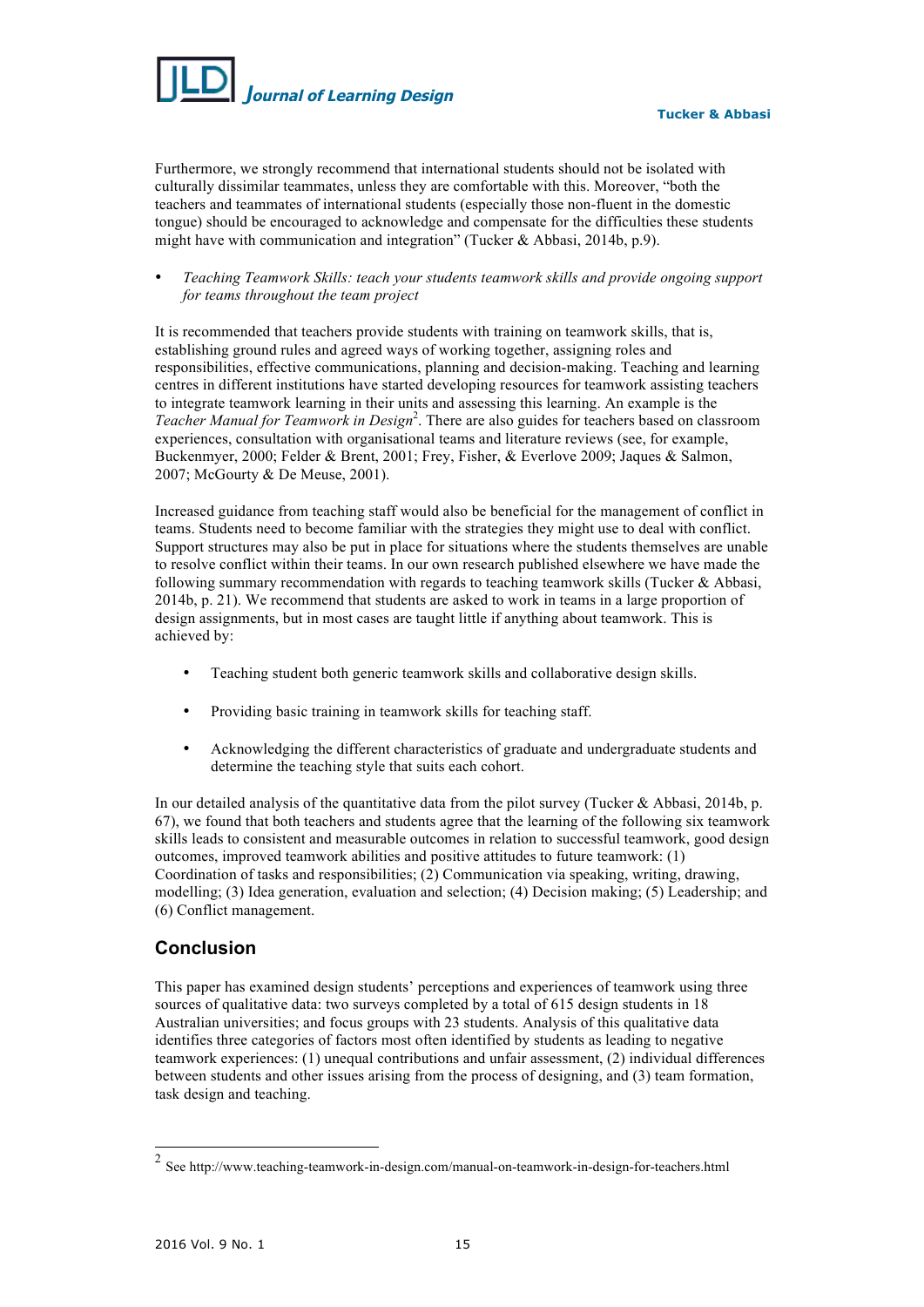

Importantly, our analysis of the quantitative data in the 615 completed surveys aligns with these findings (Tucker & Abbasi, 2014b). Here, three outcomes of teamwork – quality of design, the learning of teamwork skills and future attitudes – most strongly correlated with student satisfaction with team learning experiences. Effective team communication and cohesion were the next highest rated factors leading to positive experiences followed by the following pedagogic factors: assessment, the teaching of teamwork, task design and conflict intervention by teachers. Elsewhere, 40 teachers surveyed globally identified team processes as the most important contributors to positive learning experiences, such as communication, decision-making and coordination, team climate and team cohesion (Tucker & Abbasi, 2014b). For teachers, the pedagogical factors were the next most important – task structure, team size, assessment and conflict intervention. Team formation, and the characteristics of teams and their members – composition, students' knowledge and skills and learning styles – were the least important.

We conclude therefore by reinforcing a recommendation born out of the quantitative data in the student surveys. This recommendation relates to the importance identified by students of managing what is the focus of this paper, namely student attitudes toward teamwork. Students saw that their attitudes to teamwork informed by previous experiences are a significant determinant of the success of future teamwork. While teachers cannot always ensure positive experiences, it is however possible to help students see the value of negative experiences. Thus we suggest that during teamwork assignments students are encouraged to reflect on team processes regularly – within their team and as individuals – so that they can identify how to improve teamwork skills. In addition, as we suggest earlier, at the beginning and end of each team assignment, students should be asked to critically reflect on previous experiences of teamwork. Thus students can see all teamwork experiences as important opportunities for learning, reinforcing improving and expanding team skills.

## **References**

- An, H., & Kim, S. (2007). The perceived benefits and difficulties of online group work in a teacher education program. *International Journal of Instructional Technology and Distance Learning, 4*(5), 3-20.
- Bacon, D. R., Stewart, K. A., & Silver, W. S. (1999). Lessons from the best and worst student team experiences: How a teacher can make the difference. *Journal of Management Education, 23*(5), 467-488. doi: 10.1177/105256299902300503
- Buckenmyer, J. A. (2000). Using teams for class activities: making course/classroom teams work. *Journal of Education for Business, 76*(2), 98-107. doi: 10.1080/08832320009599960
- Burdett, J. (2003). Making groups work: University students' perceptions. *International Education Journal, 4*(3), 177-191.
- Chang, C-C., Tseng, K-H., Chou, P-N., & Chen, Y-H. (2011). Reliability and validity of Webbased portfolio peer assessment: A case study for a senior high school's students taking computer course. *Computers & Education, 57*(1), 1306-1316. doi: 10.1016/j.compedu.2011.01.014
- Chapman, K. J., & Auken, S. V. (2001). Creating positive group project experiences: an examination of the role of the instructor on students' perceptions of group projects. *Journal of Marketing Education, 23*(2), 117-127. doi: 10.1177/0273475301232005
- Chapman, K.J., Meuter, M., Toy, D., & Wright, L. (2006). Can't we pick our own groups? The influence of group selection method on group dynamics and outcomes. *Journal of Management Education, 30*, 557-569. doi: 10.1177/1052562905284872
- Chen, C-H. (2010). The implementation and evaluation of a mobile self- and peer-assessment system. *Computers & Education, 55*(1), 229-236. doi: 10.1016/j.compedu.2010.01.008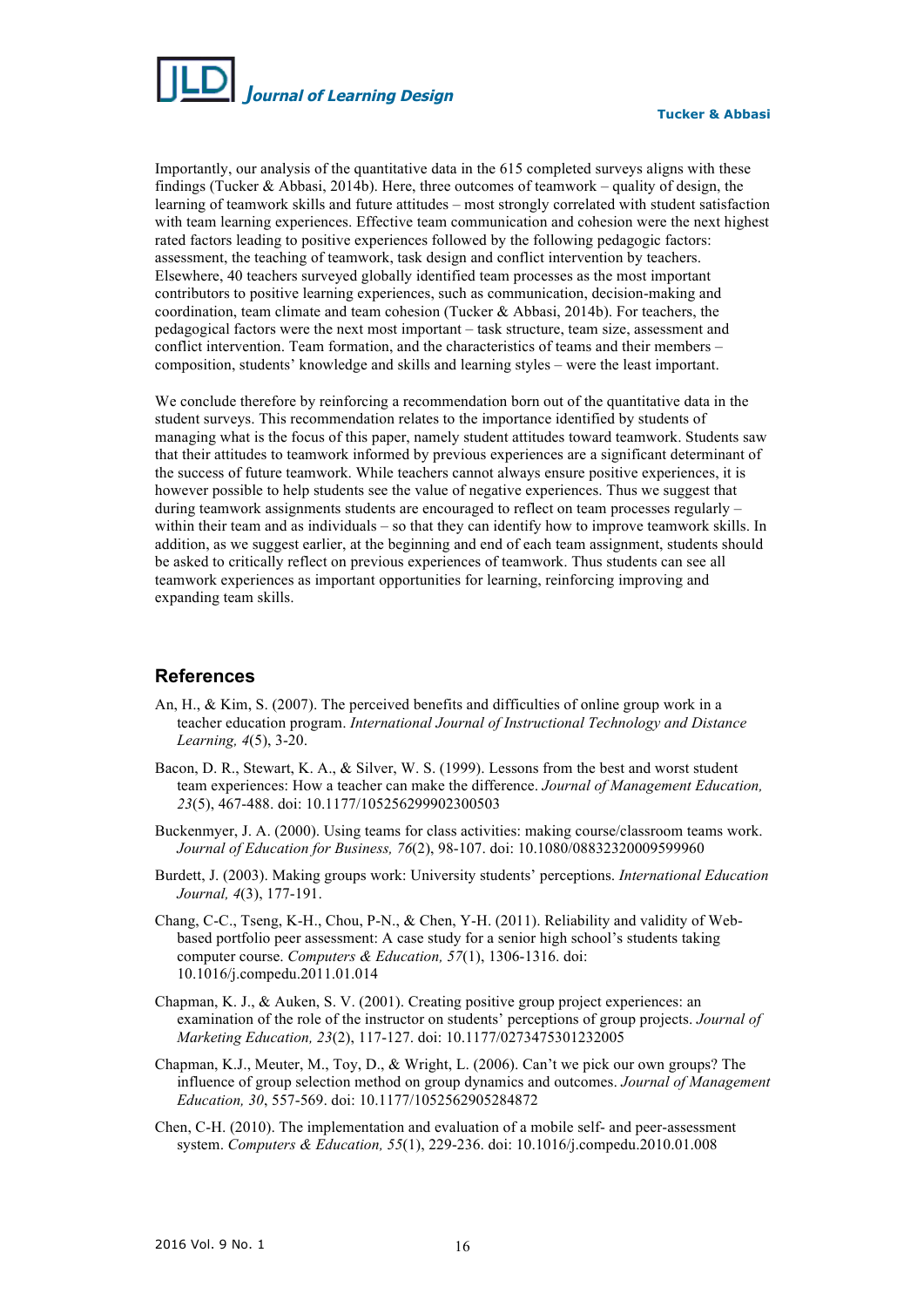*J***ournal of Learning Design**

- Cohen, E.G. (1994). Restructuring the classroom: Conditions for productive small groups. *Review of Educational Research, 64*(1), 1-35. doi: 10.3102/00346543064001001
- Dochy, F., Segers, M., & Sluijsmans, Dominique M. A. (1999). The use of self-, peer and coassessment in higher education: a review. *Studies in Higher Education, 24*(3), 331-350. doi: 10.1080/03075079912331379935
- Ebersviller, J.R. (2013). *Peer evaluation as an effective tool to improve twelfth-grade students' writing.* (Master of Science (MS)), Minnesota State University, Mankato. Retrieved from http://cornerstone.lib.mnsu.edu/etds/97
- El-Mowafy, A. (2013). Using peer assessment of fieldwork to enhance students' practical training. *Assessment & Evaluation in Higher Education, 39*(2), 223-241. doi: 10.1080/02602938.2013.820823
- Elliott, N., & Higgins, A. (2005). Self and peer assessment does it make a difference to student group work? *Nurse Education in Practice, 5*(1), 40-48. doi: 10.1016/j.nepr.2004.03.004
- Espey, M. (2010). Valuing teams: What influences student attitudes? *NACTA Journal, 54*(1), 31- 40.
- Felder, R. M., & Brent, R. (2001). Effective strategies for cooperative learning. *Journal of Cooperation & Collaboration in College Teaching, 10*, 69-75.
- Fellenz, M. R. (2006b). Toward fairness in assessing student groupwork: A protocol for peer evaluation of individual contributions. *Journal of Management Education, 30*(4), 570-591. doi: 10.1177/1052562906286713
- Freeman, M., & McKenzie, J. (2002). SPARK, a confidential web-based template for self and peer assessment of student teamwork: Benefits of evaluating across different subjects. *British Journal of Educational Technology, 33*(5), 551-569. doi: 10.1111/1467-8535.00291
- Frey, N., Fisher, D., & Everlove, S. (2009). *Productive group work: How to engage students, build teamwork, and promote understanding*. Alexandria, VA: ASCD.
- Gillespie, D. F., Rosamond, S., & Thomas, E. (2006). Grouped out? Undergraduates' default strategies for participating in multiple small groups. *The Journal of General Education, 55*(2), 81-102. doi: 10.1353/jge.2006.0022
- Gokhale, A. (1995). Collaborative learning enhances critical thinking. *Journal of Technology Education, 7*(1), pp. 22-30.
- Gokhale, A. A. (1995). Collaborative learning enhances critical thinking. *Journal of Technology Education, 7*(1), 22-30.
- Goldfinch, J., & Raeside, R. (1990). Development of a peer assessment technique for obtaining individual marks on a group project. *Assessment & Evaluation in Higher Education + Training, 15*(3), 210-231. doi: 10.1080/0260293900150304
- Gouli, E., Gogoulou, A., & Grigoriadou, M. (2008). Supporting self-, peer-, and collaborativeassessment in e-Learning: the case of the peer and collaborative assessment environment (PECASSE). *Journal of Interactive Learning Research, 19*(4), 615-647.
- Hagen, J. W. (1996). Student Perceptions of Cooperative Learning in Human Service Education. *Human Service Education: A Journal of the National Organization for Human Service Education, 16*(1), 47-56.
- Hanrahan, A. J., & Isaacs, G. (2001). Assessing self- and peer- assessment: The students' views. *Higher Education Research & Development, 20*(1), 53-70. doi: 10.1080/07294360123776
- Harris, L. R., & Brown, G. T. L. (2013). Opportunities and obstacles to consider when using peerand self-assessment to improve student learning: Case studies into teachers' implementation. *Teaching and Teacher Education, 36*(0), 101-111. doi: 10.1016/j.tate.2013.07.008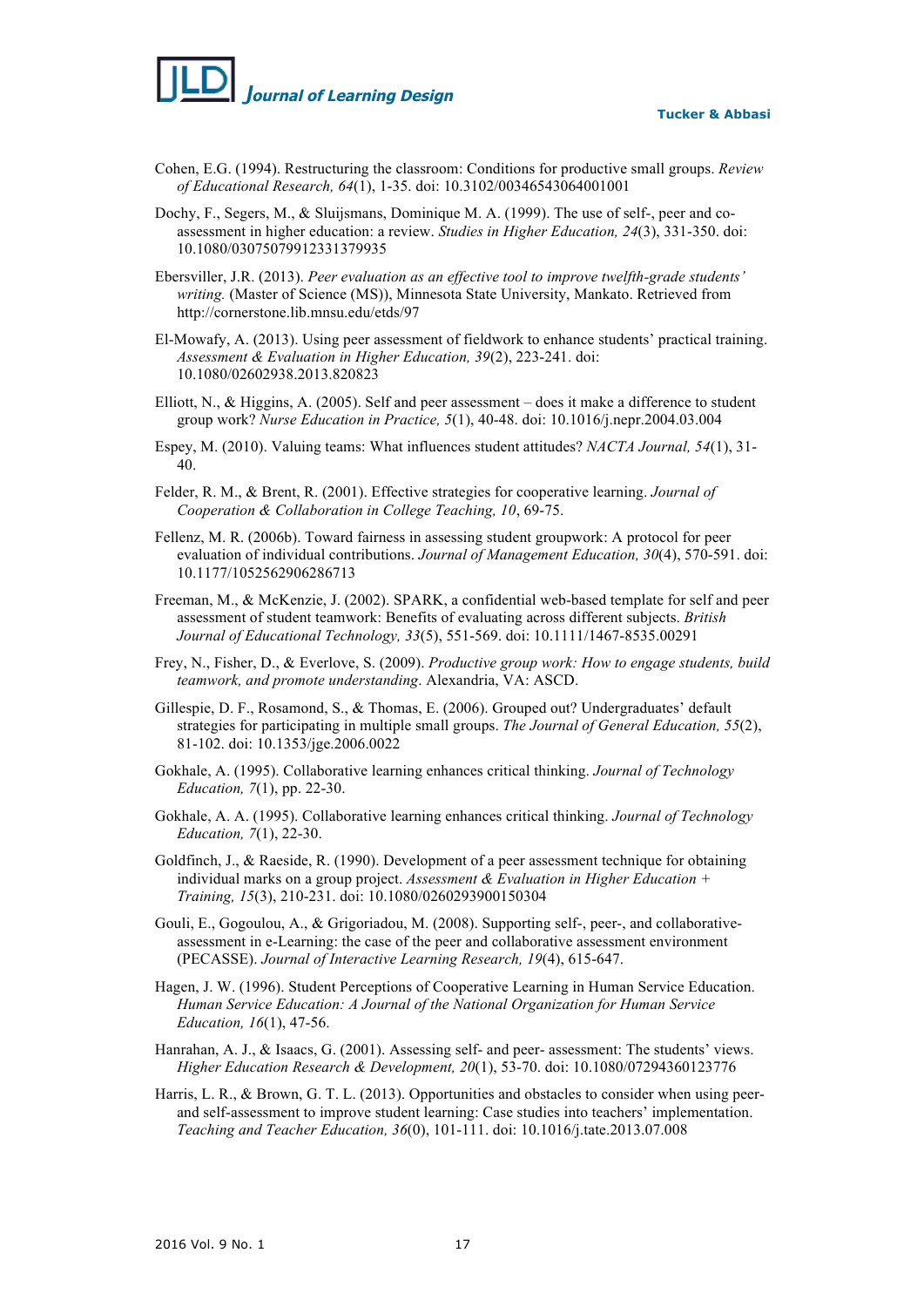# *J***ournal of Learning Design**

**Tucker & Abbasi**

- Hastie, C., Fahy, K., & Parratt, J. (2014). The development of a rubric for peer assessment of individual teamwork skills in undergraduate midwifery students. *Women and Birth, 27*(3), 220- 226. doi: 10.1016/j.wombi.2014.06.003
- Hwang, G-J., Hung, C-M., & Chen, N-S. (2014). Improving learning achievements, motivations and problem-solving skills through a peer assessment-based game development approach. *Educational Technology Research and Development, 62*(2), 129-145. doi: 10.1007/s11423- 013-9320-7
- James, R., McInnis, C., & Devlin, M. (2002). *Assessing learning in Australian Universities*. Melbourne: Centre for the Study of Higher Education and The Australian Universities Teaching Committee.
- Jaques, D., & Salmon, G. (2007). *Learning in groups: A handbook for face-to-face and online environments*. London: Routledge.
- Kearney, S. (2012). Improving engagement: the use of 'Authentic self-and peer-assessment for learning' to enhance the student learning experience. *Assessment & Evaluation in Higher Education, 38*(7), 875-891. doi: 10.1080/02602938.2012.751963
- Knight, P. (2002). Summative assessment in higher education: Practices in disarray. *Studies in Higher Education, 27*(3), 275-286. doi: 10.1080/03075070220000662
- Kolb, D. A. (1985). *Learning style inventory: self-scoring test and interpretation booklet*. Boston, MA: McBer and Company.
- Krug, J. (1997). Teamwork: why some people don't like it. *Journal of Management in Engineering, 13*(2), 15-16. doi: 10.1061/(ASCE)0742-597X
- Kuisma, R. (2007). Portfolio assessment of an undergraduate group project. *Assessment & Evaluation in Higher Education, 32*(5), 557-569. doi: 10.1080/02602930601116904
- Marin-Garcia, J. A., & Mauri, J. L. . (2007). *Teamwork with University Engineering Students.Group Process Assessment Tool.* Paper presented at the Proceedings of the 3rd WSEAS/IASME International Conference on Educational Technologies, Arcachon, France.
- McGourty, J., & De Meuse, K. P. . (2001). *The team developer : an assessment and skill building program-Instructor's Manual*. New York: Wiley.
- McGourty, J., Dominick, P., & Reilly, R. R. (1998, 4-7 November). *Incorporating student peer review and feedback into the assessment process.* Paper presented at the 28th Annual Frontiers in Education Conference, Tempe, Arizona.
- Nordberg, D. (2008). Group projects: More learning? Less fair? A conundrum in assessing postgraduate business education. *Assessment & Evaluation in Higher Education, 33*(5), 481- 492. doi: 10.1080/02602930701698835
- Ohland, M., Loughry, M., Woehr, D., Finelli, C., Bullard, L., Felder, R., . . . Schmucker, D. (2012). The comprehensive assessment of team member effectiveness: Development of a behaviorally anchored rating scale for self and peer evaluation. *Academy of Management Learning & Education, 11*(4), 609-630. doi: 10.5465/amle.2010.0177
- Orr, S. (2010). Collaborating or fighting for the marks? Students' experiences of group work assessment in the creative arts. *Assessment & Evaluation in Higher Education, 35*(3), 301-313. doi: 10.1080/02602931003632357
- Payne, B. K., & Monk-Turner, E. (2006). Students' perceptions of group projects: the role of race, age, and slacking. *College Student Journal, 40*(1), 132.
- Pfaff, E., & Huddleston, P. (2003). Does it matter if I hate teamwork? What impacts student attitudes toward teamwork. *Journal of Marketing Education, 25*(1), 37-45. doi: 10.1177/0273475302250571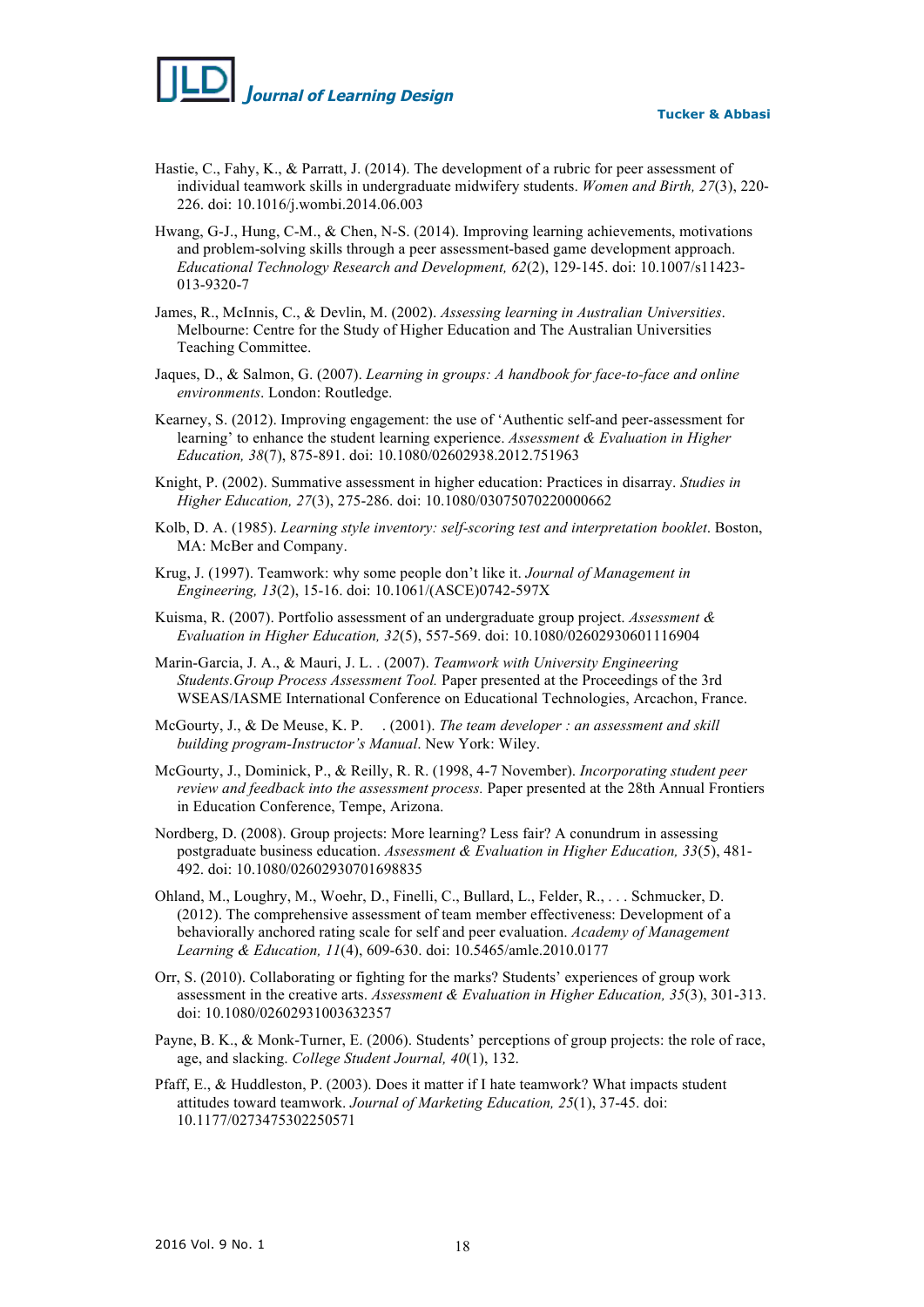- Ro, H. , & Choi, Y. (2011). Student team project: gender differences in team project experience and attitudes toward team-based work. *Journal of Teaching in Travel & Tourism, 11*, 149-163. doi: 10.1080/15313220.2011.575022
- Shams, Nasrin, & Tavakoli, Mansoor. (2014). The effect of peer, self, and traditional assessment on Iranian EFL learners' L2 reading comprehension. *Journal of Applied Linguistics and Language Research, 1*(1), 29-44.
- Sluijsmans, D. M. A., Dochy, F., & Moerkerke, G. (1999). Creating a learning environment by using self-, peer- and co-assessment. *Learning Environments Research, 1*(3), 293-319. doi: 10.1023/A:1009932704458
- Sung, Yao-Ting, Chang, Kuo-En, Chang, Tzyy-Hua, & Yu, Wen-Cheng. (2010). How many heads are better than one? The reliability and validity of teenagers' self- and peer assessments. *Journal of Adolescence, 33*(1), 135-145. doi: 10.1016/j.adolescence.2009.04.004
- Sung, Yao-Ting, Chang, Kuo-En, Chiou, Shen-Kuan, & Hou, Huei-Tse. (2005). The design and application of a web-based self- and peer-assessment system. *Computers & Education, 45*(2), 187-202. doi: 10.1016/j.compedu.2004.07.002
- Sung, Yao-Ting, Lin, Chen-Shan, Lee, Chi-Lung, & Chang, Kuo-En. (2003). Evaluating Proposals for Experiments: An Application of Web-Based Self-Assessment and Peer Assessment. *Teaching of Psychology, 30*(4), 331-334. doi: 10.1207/S15328023TOP3004\_06
- Thomas, G., Martin, D., & Pleasants, K. (2011). Using self-and peer-assessment to enhance students' future-learning in higher education. *Journal of University Teaching & Learning Practice, 8*(1), 5.
- Tucker, R. (2011b). The architecture of peer assessment: do academically successful students make good teammates in design assignments? *Assessment and evaluation in higher education*, 1-11. doi: 10.1080/02602938.2011.604122
- Tucker, R. , & Abbasi, N. (2014a). The architecture of teamwork: examining relationships between teaching, assessment, student learning and satisfaction with creative design outcomes *Journal of Architectural Engineering & Design Management*, 1-18. doi: 10.1080/17452007.2014.927750
- Tucker, R., & Abbasi, N. (2014b). Enhancing and assessing group and team learning in architecture and related design contexts. *Final report developed for Australian Government Office for Learning and Teaching (OLT)*. Retrived from http://www.olt.gov.au/system/files/resources/ID11\_2004\_Tucker\_Report\_2014.pdf
- Tucker, R., Fermelis, J., & Palmer, S. (2007). *Online self-and-peer-assessment for teamwork in architecture and business communications*. Paper presented at the Proceedings of 41st annual conference ANZASCA. Towards solutions for a liveable future: progress, practice, performance, people, Deakin University, Geelong. http://dro.deakin.edu.au/view/DU:30008001
- Tucker, R., Fermelis, J., & Palmer, S. (2009). Designing, implementing and evaluating a self-andpeer assessment tool for e-learning environments. In C. Spratt (Ed.), *E-learning technologies and evidence-based assessment approaches* (pp. 170-194). Hershey, PA: IGI Global.
- Ulloa, B. C. R., & Adams, S. G. . (2004). Attitude toward teamwork and effective teaming. *Team Performance Management, 10*(7), 145 - 151. doi: 10.1108/13527590410569869
- van den Berg, I., Admiraal, W., & Pilot, A. (2006). Peer assessment in university teaching: evaluating seven course designs. *Assessment & Evaluation in Higher Education, 31*(1), 19-36. doi: 10.1080/02602930500262346
- Van Duyne, V.A. . (1993). *Collaborative learning in higher education: A study of a community college, a state four year college and a private university in New Jersey.* (Unpublished Doctoral Dissertation), Seton Hall University.